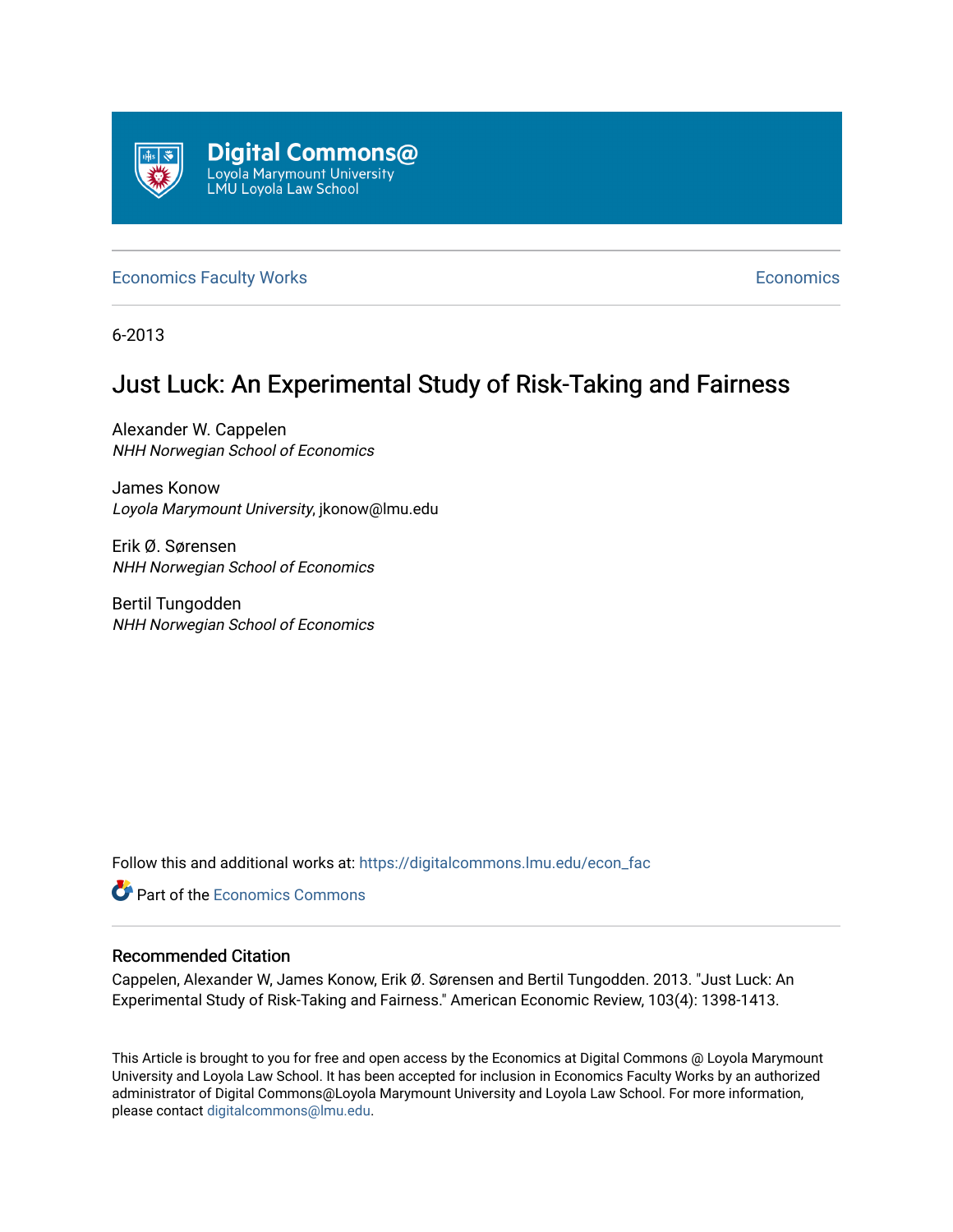# Just Luck: An Experimental Study of Risk-Taking and Fairness[†](#page-1-0)

*By* Alexander W. Cappelen, James Konow, Erik Ø. Sørensen, and Bertil Tungodde[n\\*](#page-1-1)

*Choices involving risk significantly affect the distribution of income and wealth in society. This paper reports the results of the first experiment*, *to our knowledge*, *to study fairness views about risktaking*, *specifically whether such views are based chiefly on ex ante opportunities or on ex post outcomes. We find that*, *even though many participants focus exclusively on ex ante opportunities*, *most favor some redistribution ex post. Many participants also make a distinction between ex post inequalities that reflect differences in luck and ex post inequalities that reflect differences in choices. These findings apply to both stakeholders and impartial spectators.*  (*JEL* D63, D81, H23)

People make choices involving risk in all spheres of life, and the outcomes of these choices fundamentally affect the distribution of income and wealth in society. At the same time, people often disagree about the fair allocation of gains and losses that inevitably result from risky choices. One can distinguish two questions in this regard. First, how should gains and losses be distributed between risk-takers and those who avoid risk? Second, how should gains and losses be distributed between lucky and unlucky risk-takers? Discussions about compensation schemes, health care policies, and the regulation of financial markets suggest that these two questions arise in a wide range of contexts. $<sup>1</sup>$  $<sup>1</sup>$  $<sup>1</sup>$ </sup>

<span id="page-1-1"></span>\*Cappelen: Department of Economics, NHH Norwegian School of Economics, 5045 Bergen, Norway (e-mail: alexander.cappelen@nhh.no); Konow: Department of Economics, Kiel University and Kiel Institute for the World Economy, Kiel, Germany, and Department of Economics, Loyola Marymount University, One LMU Drive, Los Angeles, CA 90045 (e-mail: jkonow@lmu.edu); Sørensen: Department of Economics, NHH Norwegian School of Economics, 5045 Bergen, Norway (e-mail: erik.sorensen@nhh.no); Tungodden: Department of Economics, NHH Norwegian School of Economics, 5045 Bergen, Norway (e-mail: bertil.tungodden@nhh.no). We would like to thank three referees for many very helpful comments and suggestions that have significantly improved this paper. We are also grateful to Dirk Engelmann, Astri Drange Hole, Michal Krawczyk, Andrew Oswald, Jason F. Shogren, and participants in numerous seminars and workshops for extremely valuable input on the paper. We are grateful for excellent research assistance from Pablo Barrera and Jan Vidar Håtuft. The project was partly financed by the Research Council of Norway, research grant 185831, and by the research centres Centre for the Study of Mind in Nature (CSMN) and Equality, Social Organization, and Performance (ESOP) at the Department of Economics at the University of Oslo with which Sørensen was associated while carrying out parts of this research. CSMN and

<span id="page-1-0"></span>ESOP are supported by the Research Council of Norway.<br>
<sup>†</sup> To view additional materials, visit the article page at http://dx.doi.org/10.1257/aer.103.4.1398.

<span id="page-1-2"></span><sup>1</sup>Although we make no claims that our study reflects directly any specific economic or political phenomena, we do believe it does speak to important and commonly shared concerns. For example, arguments advanced in the debates over bailouts of distressed industries in the aftermath of the recent financial crisis provide examples of our two questions and how they are framed in this paper. On the first question concerning risk-takers and riskavoiders, a group of 192 prominent economists wrote an open letter to Congress arguing that it was unfair for taxpayers, most of whom had not been involved in risky investments, to finance the bailout ("Economists of the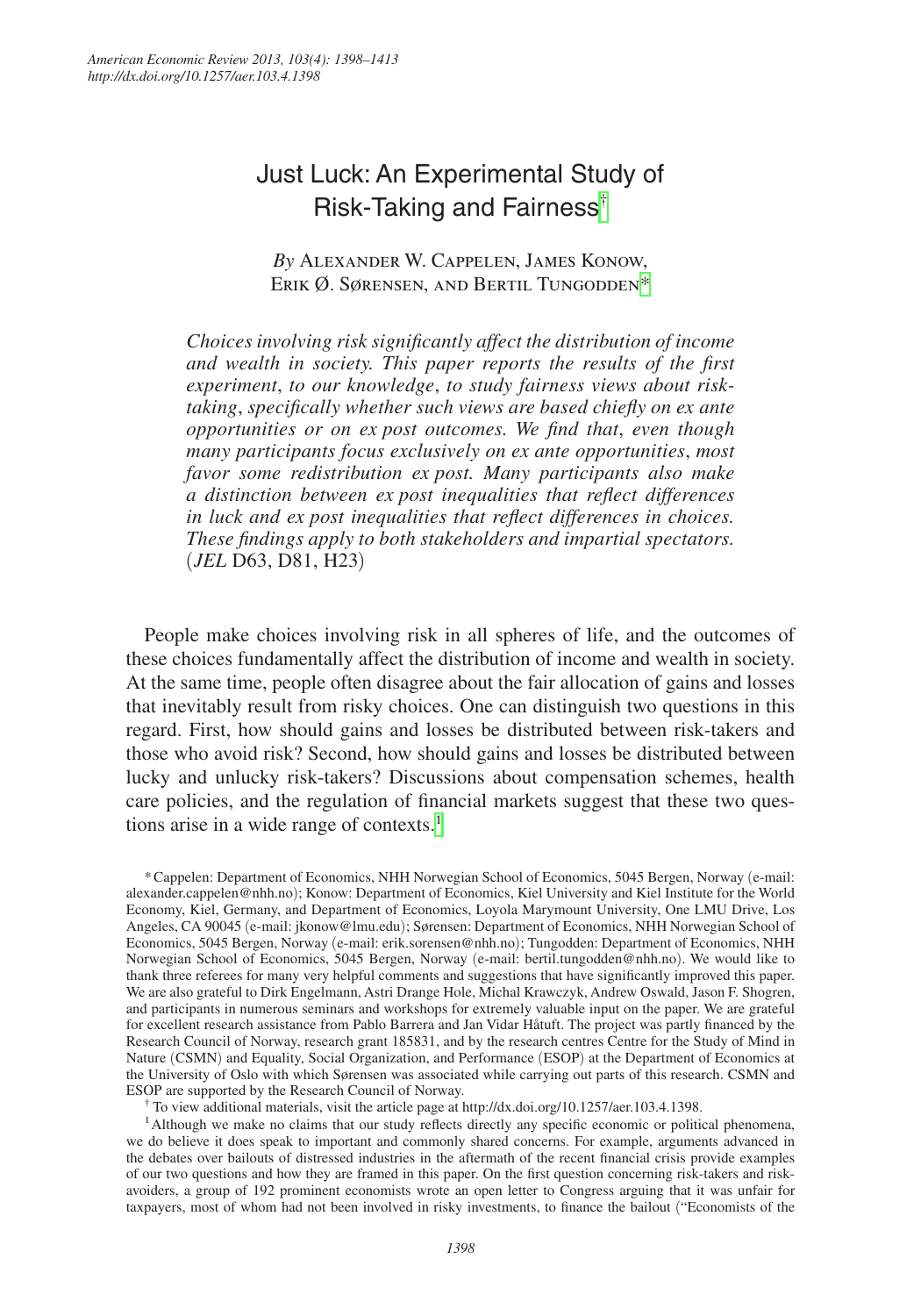How to deal fairly with risk-taking is often cast in terms of whether to focus on ex ante opportunities or ex post outcomes.<sup>[2](#page-2-0)</sup> The conflict between these two views is most clearly seen when people have equal opportunities. In such cases, the ex ante view, which focuses on initial opportunities, provides a fairness argument for no redistribution of gains and losses from risk-taking. The ex post view, on the other hand, focuses on outcomes, and considers it fair to eliminate all inequalities resulting from risk-taking. Clearly, such fairness considerations need to be balanced against efficiency concerns, but this conflict illustrates how fairness views about risk-taking could significantly impact the support for and, consequently, the design of public policies. Such views are arguably also important for understanding behavior not only in a policy context but also in a wide range of other economic contexts where agents are motivated, at least partially, by fairness considerations.

This paper reports the results from the first experiment, to our knowledge, to study fairness views about risk-taking.<sup>[3](#page-2-1)</sup> The study focuses on cases in which it is costly to avoid risk; thus, we do not consider gambling or other risk-seeking behavior. The experiment consisted of a risk-taking phase followed by a distribution phase. In the risk-taking phase, participants faced a sequence of choices between a risky and a safe alternative, where the value of the safe alternative varied. In the distribution phase, for each risk-taking situation, the participants were anonymously paired with other participants who had faced the same choice, and the earnings of each pair were pooled. In all distributive situations, therefore, there was ex ante equality in opportunities but possibly ex post inequalities in individual earnings. The participants were then informed about the choices and the outcomes of the risk-taking phase for both parties and asked to distribute the total earnings.

This design enables us to focus on our two main questions. First, do people in situations of equal opportunities deviate from the ex ante fairness view and redistribute gains and losses from risk-taking? Second, do people make a distinction between ex post inequalities that reflect differences in luck and ex post inequalities that reflect differences in choices? We also consider an intermediate fairness position, which we refer to as choice egalitarianism. This fairness view holds people

World, Unite!" by Joe Nocera. *New York Times*, September 25, 2008. http://executivesuite.blogs.nytimes.com/ 2008/09/25/economists-of-the-world-unite/)[. The second question of lucky and unlucky risk-takers was important](http://executivesuite.blogs.nytimes.com/2008/09/25/economists-of-the-world-unite/) in the discussions surrounding the possible establishment of an industry-financed bailout fund, where a key concern<br>was whether or not it was fair that lucky risk-takers partially financed the losses of unlucky risk-takers

<span id="page-2-0"></span> $2$ There is also an extensive theoretical literature on the normative question of how to evaluate risky situations. See, among others, Harsanyi (1955); Diamond (1967); Hammond (1981); Fried (2003); Harel, Safra, and Segal  $(2005)$ ; and Fleurbaey  $(2010)$ .

<span id="page-2-1"></span><sup>&</sup>lt;sup>3</sup>Various recent experimental and theoretical studies have examined possible trade-offs between the desire to achieve a fair distribution and the desire to avoid risk (Babický 2003; Babický, Ortmann, and Van Koten 2010; Brennan et al. 2008; Brock, Lange, and Ozbay, forthcoming; Krawczyk 2010; Krawczyk and Le Lec 2010; Magdalou, Dubois, and Nguyen-Van 2009; Fudenberg and Levine 2011). The experiments of Zizzo and Oswald (2001) and Daniel John Zizzo (2003, 2004) come closest to our study. In a series of intriguing experiments, subjects first choose how much to invest in a risky gamble, earnings are distributed and then subjects can (and often do) destroy the earnings of other participants. Our study differs in several respects, but, most importantly, we place no restrictions on how the participants choose to distribute the money in the distribution phase and this allows us to focus on the fairness preferences of individuals rather than on envy. Brock, Lange, and Ozbay (forthcoming) is an interesting study showing that the propensity to give in a dictator game decreases if the transfer is risky. Finally, see also Shogren (1992) for an early experimental study of bargaining over ex ante lotteries and ex post rewards.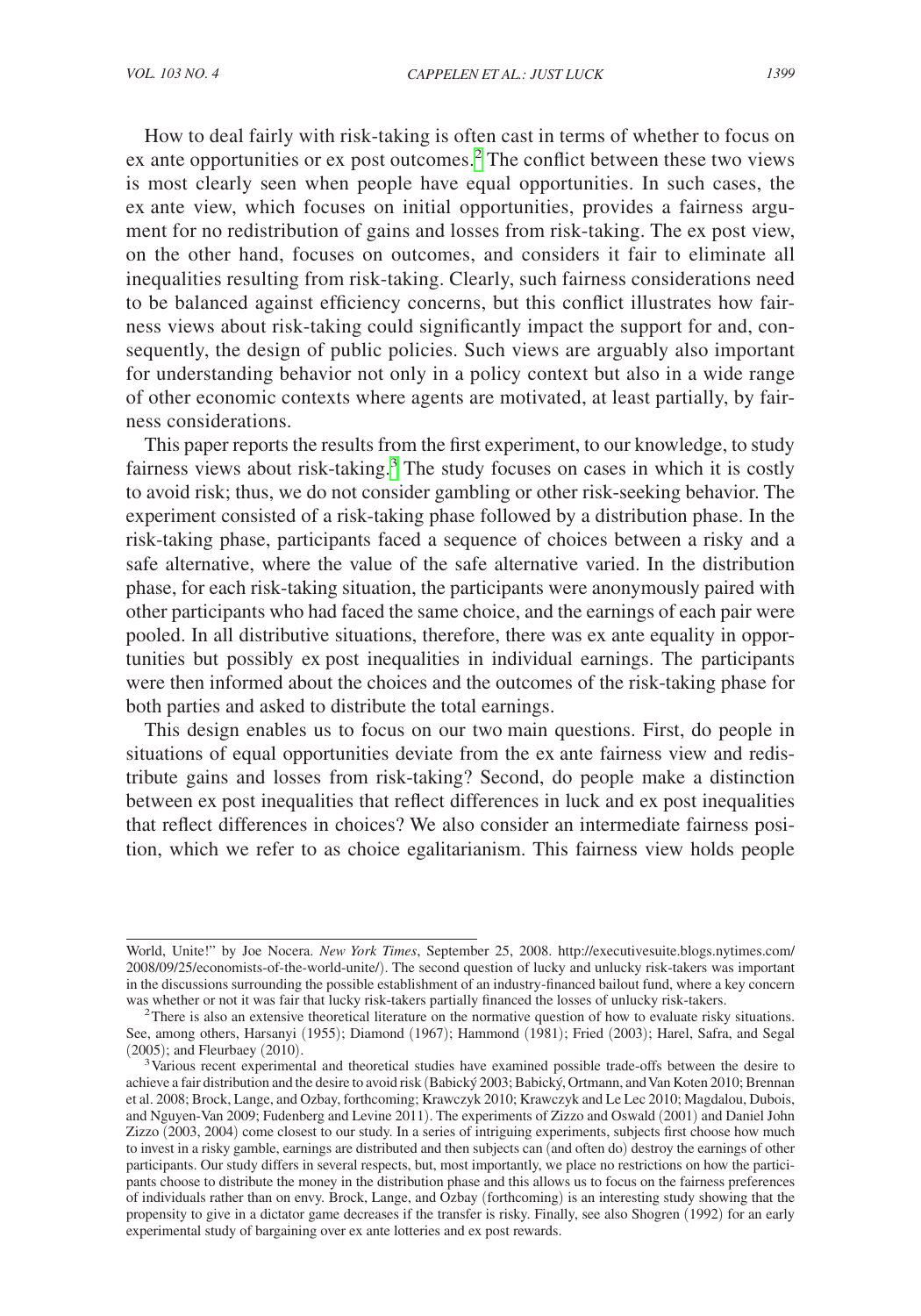responsible for their choices but not for their luck.<sup>[4](#page-3-0)</sup> Such a view would endorse ex post redistribution between lucky and unlucky risk-takers but not between risktakers and participants who choose the safe alternative. The design also allows us to study whether the attractiveness of the ex ante fairness view depends on how costly it is to avoid risks, as captured by the value of the safe alternative. A conjecture in this regard is that the ex ante position would be considered less appealing in cases where the safe alternative is very unattractive, and, as a result, the risky alternative appears virtually unavoidable.

In addition to the "stakeholders" described thus far, who made decisions about risk-taking and redistribution that affected their own earnings, we also randomly assigned some participants to be "spectators" in the experiment. The spectators did not make choices in the risk-taking phase but instead acted as third parties who were paid a fixed fee to allocate the total earnings of other subjects in the distribution phase. Specifically, spectators allocated the pooled earnings of pairs of stakeholders in a randomly selected subsample of the distributive situations. By comparing the behavior of the two groups, one can examine the extent to which the fairness views of stakeholders seem to deviate from the fairness views of impartial spectators. In particular, this allows us to study whether the involvement in the risk-taking phase makes stakeholders assign more importance to choices in the distribution phase. This comparison is also of considerable importance from a methodological point of view. Previous empirical research on the nature of social preferences has relied on both spectator (Charness and Rabin 2002; Engelmann and Strobel 2004; Konow, Saijo, and Akai 2009; Konow 2000, 2009) and stakeholder behavior (Cappelen et al. 2007; Cherry, Frykblom, and Shogren 2002; Engelmann and Strobel 2004; Fehr and Schmidt 1999; Frohlich, Oppenheimer, and Kurki 2004), but this is the first study to examine whether these two approaches generate the same conclusions about social preferences within a given experiment. Finally, it has also been argued that spectator judgments might be particularly relevant for normative analysis and policy evaluation missing (e.g., Konow 2009).

Our analysis provides four main findings. First, we show that, although the ex ante fairness view garners the single largest share of support among the three candidates, most participants favor some ex post redistribution, even when, as here, people had the same ex ante opportunities. Second, we find that, among the participants who redistribute earnings, many make a distinction between ex post inequalities that result from different choices and ex post inequalities that result from differences in luck. Overall, most participants favor not equalizing ex post inequalities that result from different choices, but most also favor equalizing ex post inequalities resulting from differences in luck among risk-takers. Third, we show that the appeal of the ex ante view is independent of how costly it is to avoid exposure to risk. Fourth, even though the choices of stakeholders clearly reflect a selfish motive, we find that stakeholders and spectators act on the same fairness views. Thus, the two approaches support the same set of conclusions about fairness preferences over the gains and losses from risk-taking.

<span id="page-3-0"></span><sup>4</sup>This view has been discussed extensively in the philosophical literature (see Dworkin 1981a, b; Arneson 1989; Lippert-Rasmussen 2001; Fleurbaey 2002; Vallentyne 2002; and Fried 2003).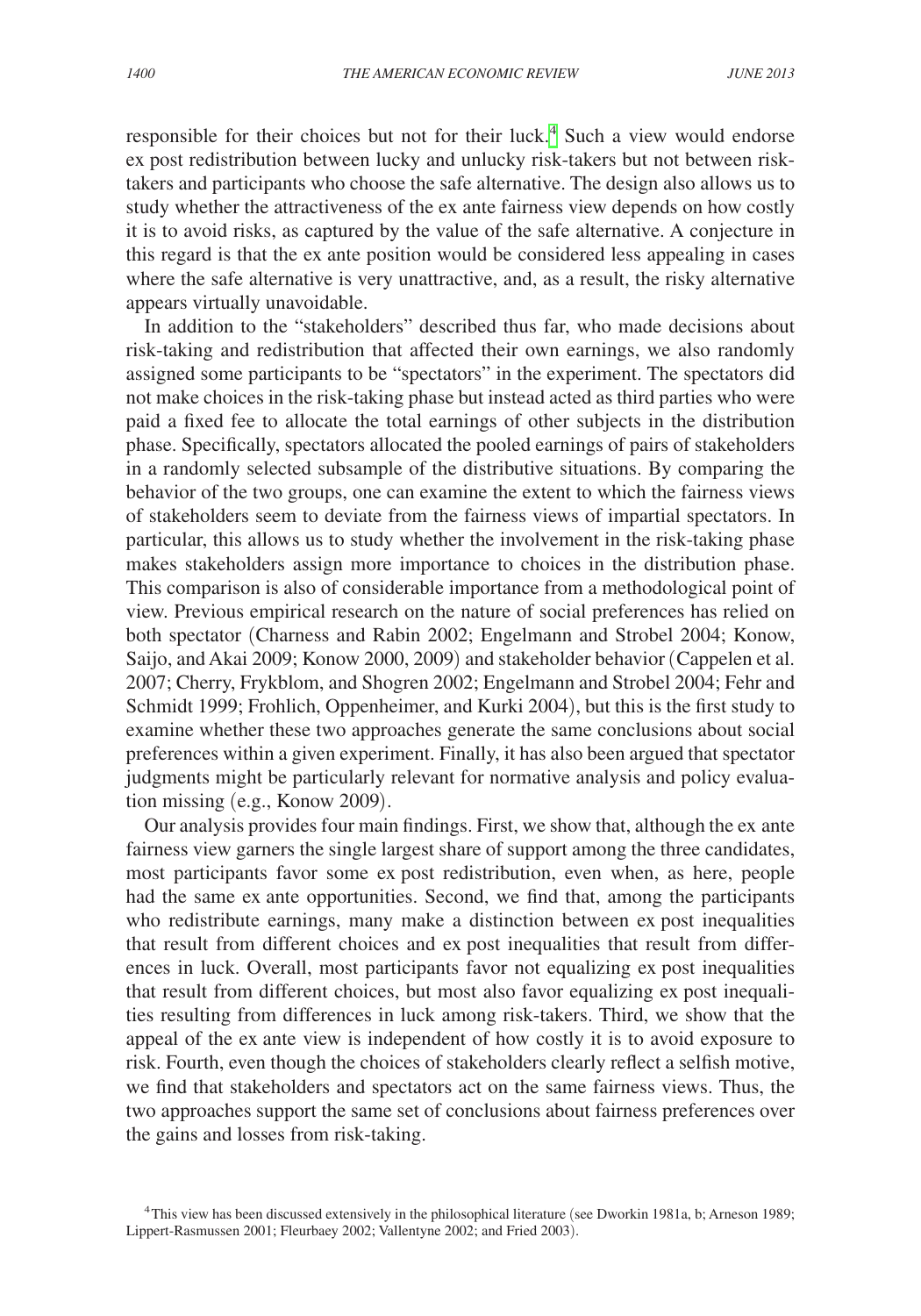The paper is organized as follows. Section I presents the experimental design. Section II analyzes the choices of spectators. Section III introduces a model of distributive choice, which we estimate for both spectators and stakeholders, and Section IV concludes.

#### **I. Design and Procedures**

We recruited participants among students at the Norwegian School of Economics. A total of 119 subjects participated in 4 sessions that lasted about 40 minutes and that all took place on the same day. Subjects were strongly incentivized in the experiment and earned, on average, 472 Norwegian Kroner (NOK) or about \$75, including a 100 NOK show-up fee. The experiment was conducted in a computer lab using a web-based interface and was double-blind; i.e., neither subjects nor experimenters could associate decisions with particular subjects. Moreover, earnings were paid anonymously by wire using payment codes through an independent accounting division, a fact that was communicated to all subjects.

At the beginning of the experiment, participants were randomly assigned to be either stakeholders (78 subjects) or spectators (41 subjects), and they remained in a single role for the duration of the experiment. There were two decision-making phases: a risk-taking phase and a distribution phase. Only stakeholders participated in the risk-taking phase, in which they were asked to choose between a safe alternative and a risky alternative in four different risk-taking situations. In all of the four cases, the risky alternative contained two equally likely outcomes of 800 NOK and 0 NOK. Hence, the expected value of the risky alternative was always 400 NOK. The safe alternative varied across the four situations and took on the values 400 NOK, 300 NOK, 200 NOK, or 25 NOK. The four situations were presented in random order. Before the stakeholders made their choices in the risktaking phase, they were told that a second phase would follow that concerned the distribution of earnings from the risk-taking phase, but they were not provided with any details of this phase.<sup>[5](#page-4-0)</sup>

[Table](#page-5-0) 1 provides an overview of the choices made by the 78 stakeholders in the risk-taking phase. Only seven participants made choices that reflected potentially risk-loving preferences. Hence, almost all participants were weakly risk averse, but none so risk averse as to choose the safe alternative when it had a value of 25 NOK. Considering the complete set of choices of each stakeholder, we observe that the preferences of all but five obey monotonicity; i.e., a subject who chose the risky alternative for a high value of the safe alternative also did so for lower values of the safe alternative.

In the distribution phase, stakeholders were anonymously and randomly paired with a sequence of eight other stakeholders.<sup>[6](#page-4-1)</sup> For each pair, one of the four situations

<span id="page-4-0"></span> $5$ We cannot rule out that knowledge about the distribution phase induced strategic risk-taking (Coate 1995) and, possibly, also affected the participants' perceived ownership of the earnings. The fact that we find very similar results for stakeholders and spectators, however, suggests that the timing of information in itself did not affect the propensity to act on a particular fairness view in the distribution phase.<br><sup>6</sup>Double-blind anonymity and high stakes should allay concerns that our results are due to audience effects; i.e.,

<span id="page-4-1"></span>effects on the behavior of decision-makers due to their being observed by other subjects or the experimenter (see, e.g., Andreoni and Bernheim 2009). We believe that this is particularly so for which fairness view to follow in the distributive situations, which is the main focus of the present paper.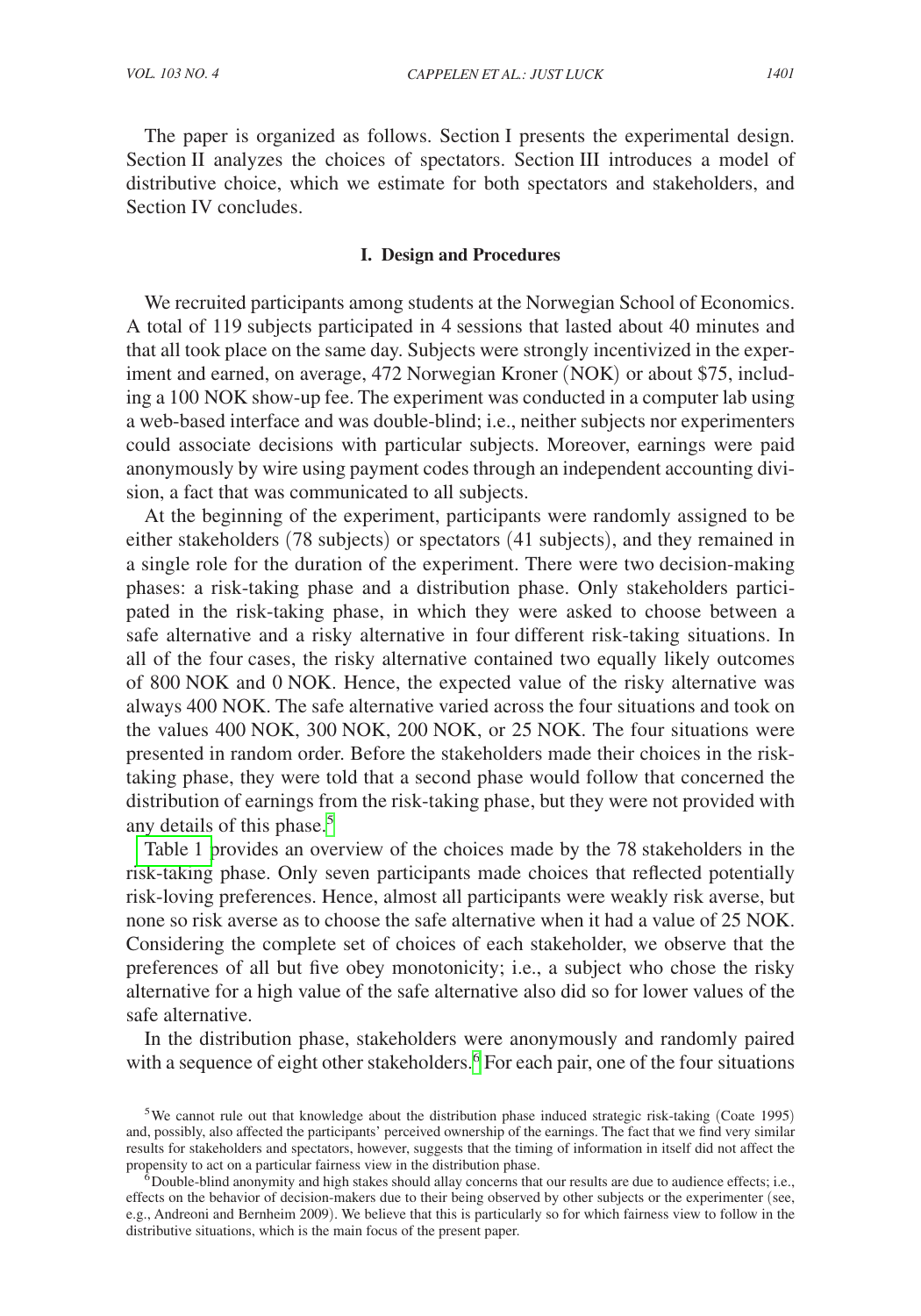<span id="page-5-0"></span>

| Value of safe alternative | Risk choice      |                   |       |
|---------------------------|------------------|-------------------|-------|
|                           | Safe alternative | Risky alternative | Total |
| 25                        |                  | 78                | 78    |
| 200                       |                  | 73                | 78    |
| 300                       | 28               | 50                | 78    |
| 400                       | 71               |                   | 78    |
|                           | 104              | 208               | 312   |

Table 1—Risk Choices Made by Participants

*Notes:* The table reports the choices made by stakeholders in the risk-taking phase. For each value of the safe alternative, the table reports the number of stakeholders choosing the safe alternative and the risky alternative.

from the risk-taking phase was drawn randomly, and the stakeholder was asked to determine how the total earnings of the two stakeholders should be distributed among them. Before they made each choice, the participants were informed about the choices and outcomes of the risk-taking phase for both parties. Thus, there was no uncertainty about the source of inequality in earnings.<sup>[7](#page-5-1)</sup> Moreover, given that this was a one-shot experiment, the participants did not have to consider whether the distributive choices would affect future risk-taking choices. The distributive situations were presented in random order, and after making their decisions, the participants were given a final opportunity to revise any or all of them, if desired. Correspondingly, the spectators made eight distributive choices from a randomly selected subsample of the distributive situations faced by the stakeholders. The spectators were provided with the same information as the stakeholders. In total, we have 530 distributive situations with positive total earnings, 112 distributive situations where one stakeholder chose the risky alternative and the other stakeholder chose the safe alternative, 152 distributive situations where both stakeholders chose the safe alternative, and 266 distributive situations where both chose the risky alternative and at least one of them was lucky. Spectators made choices in 283 distributive situations with positive total earnings. All allocations were restricted to multiples of 25 NOK.

At the beginning of the experiment, stakeholders were told that the computer would randomly choose one of the situations and one of the choices in this situation to determine their final outcome. Spectators received a fixed payment of 350 NOK unrelated to their decisions.

#### **II. Ex Ante or Ex Post?**

[Table](#page-6-0) 2 reports some basic descriptive statistics from the distribution phase. We observe that stakeholders give away, on average, 23.5 percent of total earnings. Spectators choose an equal split more often than stakeholders, 55.5 percent versus 24.5 percent of the situations, and stakeholders take everything for themselves in 36.4 percent of the distributive situations. Overall, by comparing the earnings

<span id="page-5-1"></span> $<sup>7</sup>$ This rules out the possibility for heterogeneity in beliefs among the participants about the sources of differ-</sup> ences in earnings, which has shown to be prevalent and of importance in dictator games where the participants lack information about the earning stage (Ray-Biel, Sheremeta, and Uler 2011).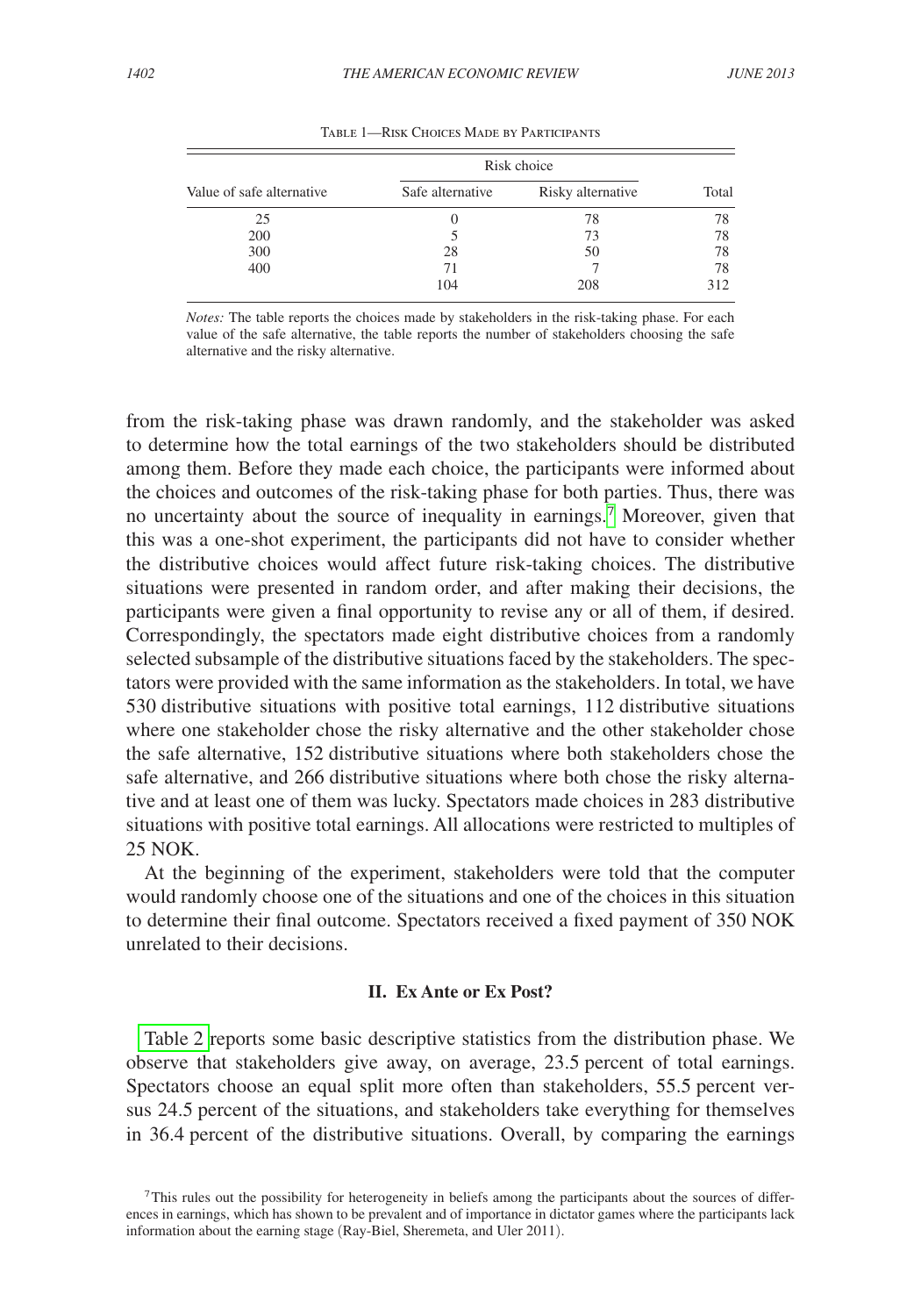<span id="page-6-0"></span>

|                                | <b>Stakeholders</b> | <b>Spectators</b> |
|--------------------------------|---------------------|-------------------|
| Mean share given               | 0.235               | 0.507             |
| Median share given             | 0.125               | 0.500             |
| Standard deviation share given | 0.249               | 0.261             |
| Share equal split              | 0.245               | 0.555             |
| Share all to self              | 0.364               | $\cdot$           |
| <b>Observations</b>            | 530                 | 283               |

Table 2—Distributive Choices: Basic Descriptive Statistics

*Notes:* The table reports basic descriptive statistics for both stakeholders and spectators, restricted to situations with positive total earnings. For spectators, share given is defined to be share given to the first person in the pair (randomly determined).

before and after transfers, we observe a reduction in the Gini coefficient from 0.474 to 0.440 for the decisions made by spectators, and an increase in the Gini coefficient from 0.483 to 0.560 for the decisions made by stakeholders.<sup>8</sup> Thus, the presence of the selfish motive for the stakeholders makes them choose differently from the spectators.

To study the distributive choices of spectators in greater detail, we present histograms of share given in different types of situations in panels A–F in Figure 1. We observe in panel A that the most common choice among spectators is to distribute equally among the two participants. This is predominantly the case when there is equality in individual earnings (panel C), but, interestingly, equal splits are also the most common choice when ex post earnings are unequal (panel B). Clearly, therefore, many spectators deviate from the ex ante position in their distributive choices and deem it fair to redistribute earnings ex post.

We also observe that many spectators make a distinction between different sources of ex post inequalities. As shown in [Figure 1,](#page-7-0) spectators choose to equalize earnings in more than 40 percent of the distributive situations where lucky and unlucky risktakers meet (panel D), whereas this only happens in fewer than 20 percent of the distributive situations in which an unlucky risk-taker is paired with a participant choosing the safe alternative (panel E). Thus, ex post inequalities between participants who have made different choices appear to be acceptable to a larger fraction of spectators than ex post inequalities due to luck (even in cases where people have equal opportunities and risk is avoidable). Finally, we observe that the share of equal splits in distributive situations where a risk-taker meets a participant choosing the safe alternative is independent of whether the risk-taker is lucky or unlucky (panels E and F).

Is deviation from the ex ante position more frequent in situations where it is very costly for the participants to avoid risk? To study this question, we look at the level of redistribution by spectators in situations where lucky risk-takers are paired with unlucky risk-takers. In such situations, the total earnings to be distributed are always 800 NOK; i.e., equal to the individual ex post earnings of the lucky risktaker. [Table](#page-8-0) 3 shows the share of this amount transferred ex post to the unlucky risk-taker. We observe that the fraction transferred is invariant with respect to the

<span id="page-6-1"></span><sup>&</sup>lt;sup>8</sup>The corresponding Lorenz curves are shown in Figure A1 in the online Appendix.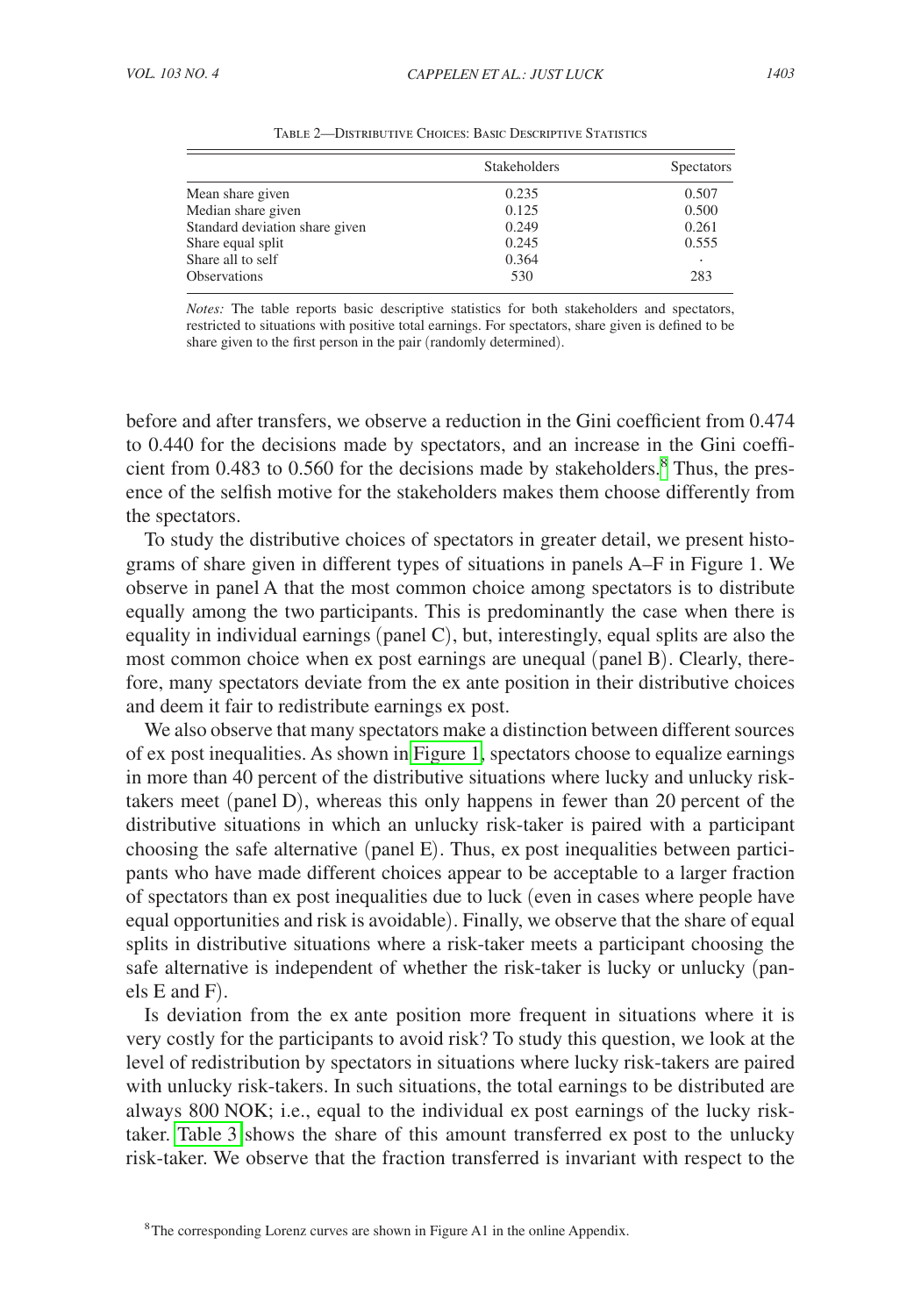<span id="page-7-0"></span>

Figure 1. Histograms of Share Given, Spectators

*Notes:* Panel A: Distribution of all spectator decisions, share given to the first person in the pair (randomly determined). Panel B: Distribution of spectator decisions where there are unequal ex post earnings, share given to the first person in the pair (randomly determined). Panel C: Distribution of spectator decisions when ex post earnings are equal, share given to the first person in the pair (randomly determined). Panel D: Distribution of spectator decisions when lucky meets unlucky, share given to lucky risk-taker. Panel E: Distribution of spectator decisions when unlucky meets safe, share given to unlucky risk-taker. Panel F: Distribution of spectator decisions when lucky meets safe, share given to lucky risk-taker.

value of the safe alternative: in all three cases, the unlucky risk-taker receives, on average, about one-third of the total earnings.<sup>[9](#page-7-1)</sup> Hence, spectators do not differentiate between situations where risk is almost unavoidable and situations where the cost of avoiding risk is relatively small.

Overall, the data show that 71.7 percent of all distributive choices made by the spectators correspond exactly to the ex ante, ex post, or choice egalitarian fairness views. If we restrict attention to the distributive situations with unequal earnings (156 out of 283), where fairness views may be in conflict, we find that spectator choices are exactly in line with at least one of the fairness views in 60.9 percent of the distributive situations.<sup>[10](#page-7-2)</sup>

To study further the ability of these three fairness views to account for the behavior of spectators, both at the population level and at the individual level, we formulate and estimate a choice model that allows for some random noise in the

<span id="page-7-1"></span> $9$  In Table A1 in the online Appendix, we show that this result holds if we control for individual fixed effects and only consider individual variation across the alternatives.

<span id="page-7-2"></span> $^{10}$ In Table A2 in the online Appendix, we report the share of decisions fitting each of the fairness views in the different distributive situations.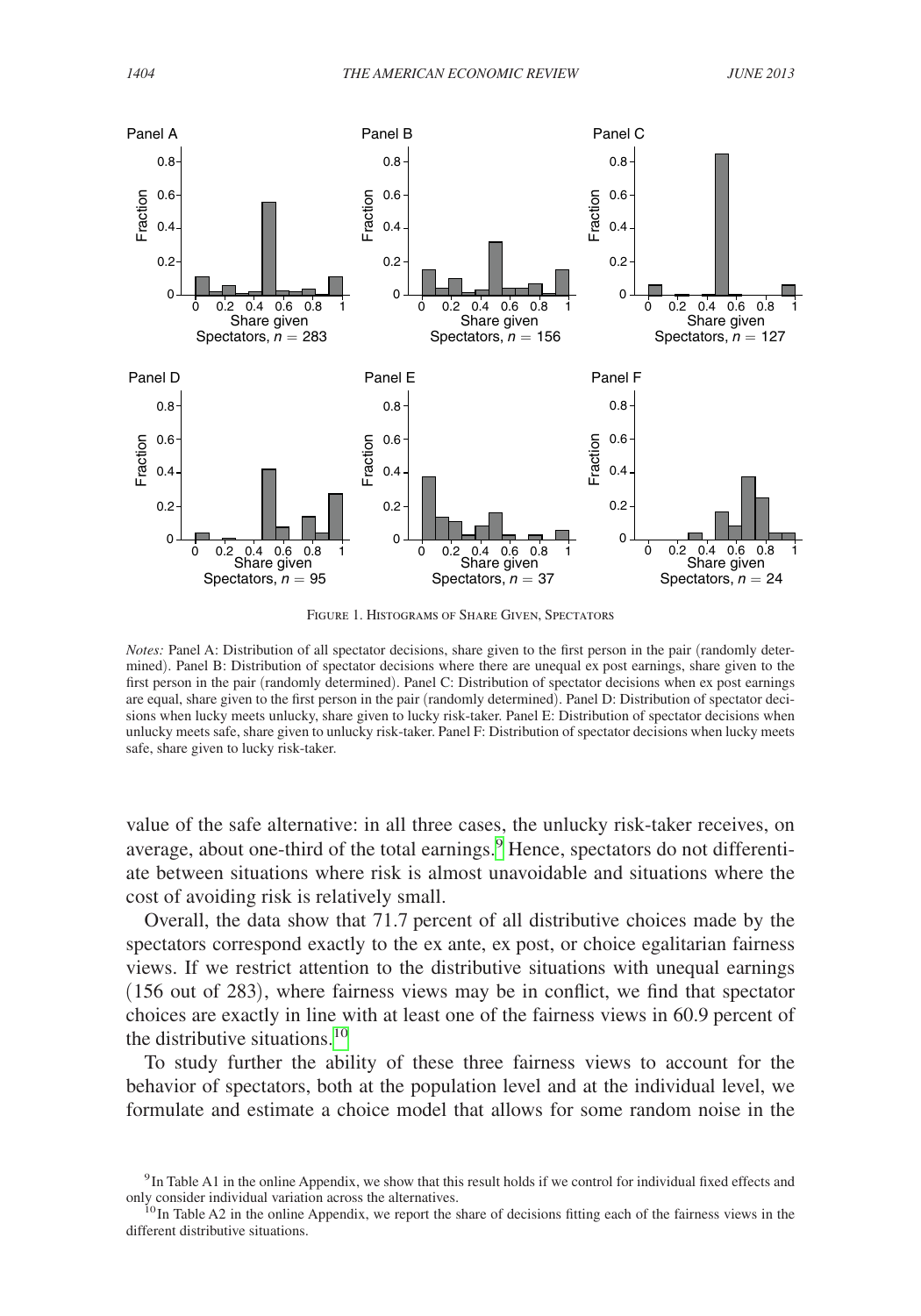<span id="page-8-0"></span>

| Value of safe alternative | Average share redistributed  |  |  |
|---------------------------|------------------------------|--|--|
| 25                        | 0.338<br>(0.041)<br>$n = 41$ |  |  |
| 200                       | 0.321<br>(0.045)<br>$n = 36$ |  |  |
| 300                       | 0.319<br>(0.053)<br>$n=18$   |  |  |

Table 3—Redistribution When a Lucky Risk-Taker Meets an Unlucky Risk-Taker, Spectators

*Notes:* Share redistributed is defined as share of total earnings transferred to the unlucky risktaker. Standard errors are in parentheses. There were no distributive situations where the safe alternative was 400 NOK and both participants chose the risky alternative. This results from the random matching procedure used in the distribution phase and the fact that only seven participants chose the risky alternative when the value of the safe alternative was 400 NOK.

decisions. This model also introduces self-interest considerations for stakeholders and allows us to study the extent to which the fairness views of the spectators and the stakeholders differ.

#### **III. A Model of Distributive Choice**

We assume that a stakeholder is motivated by own income and fairness when deciding how to distribute the total earnings *X* generated in the risk-taking phase,

(1) 
$$
V(y; \cdot) = \gamma y - \beta f(|y - F^k|, X),
$$

where *y* is what a stakeholder allocates to him- or herself, and  $F<sup>k</sup>$  is what a stakeholder considers to be his or her fair income. The cost of acting unfairly is captured by the function  $f(|y - F^k|, X)$ , where we assume that  $f(0, X) = 0$  and that the cost is increasing in the absolute value of the difference between own income and fair income.

In the main analysis, we focus on a version of equation  $(1)$  that has been proposed by Cappelen et al. (2007),

(2) 
$$
V(y; \cdot) = \gamma y - \beta (y - F^k)^2 / 2X.
$$

The interior solution  $y^*$  is then given by

(3) 
$$
y^* = F^{k(i)} + (\gamma/\beta)X.
$$

Hence, a stakeholder takes at least what he or she considers fair, or more, depending on how much weight the decision-maker assigns to fairness.

Stakeholders may differ both in the weight they attach to fairness relative to selfinterest  $(\gamma/\beta)$  and in what they consider to be a fair distribution  $(F^k)$ . Informed by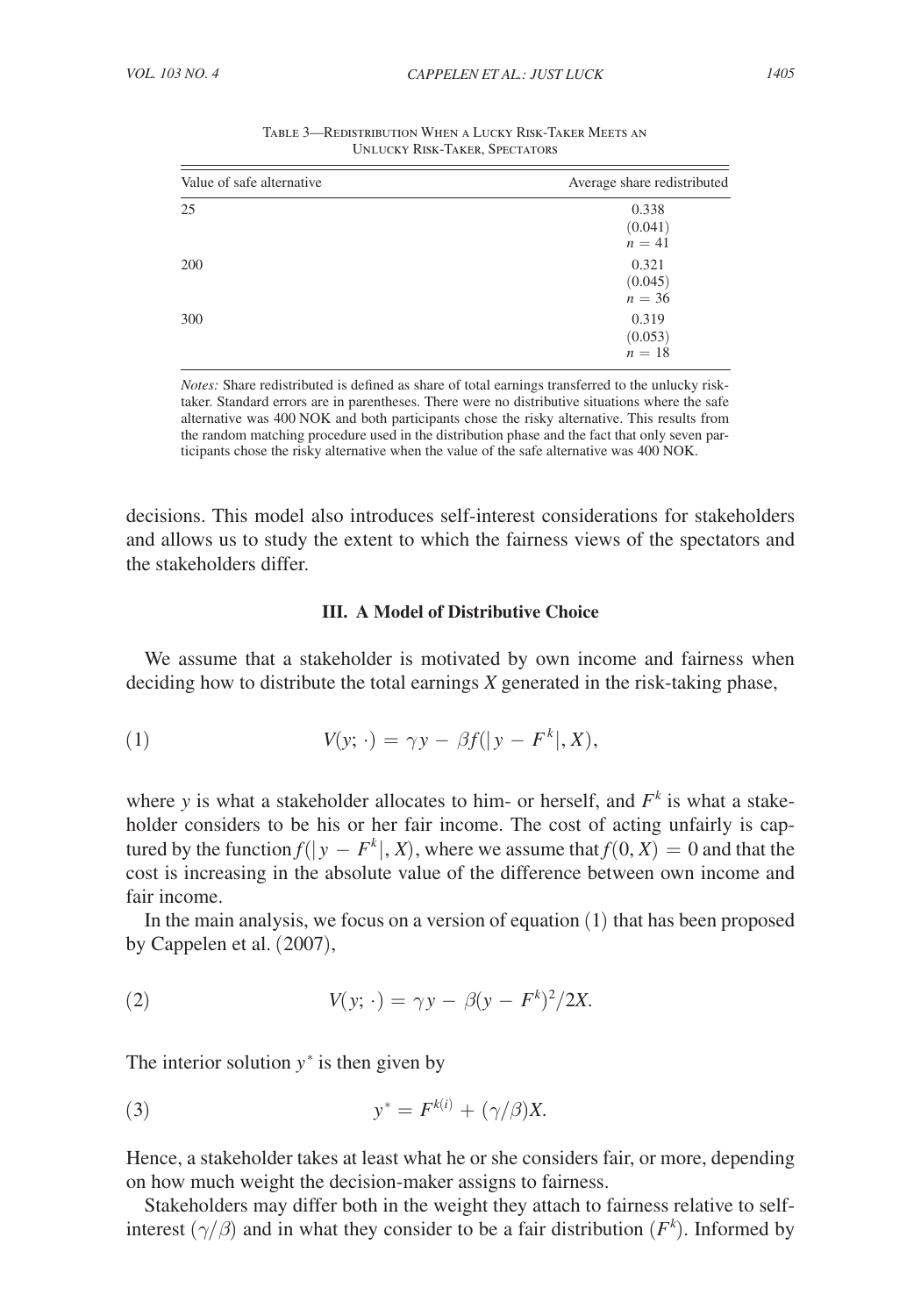our analysis of spectators in Section II, we assume that the individuals endorse the ex post (EP), ex ante (EA), or choice egalitarian (CE) fairness view,

$$
(4) \tF^{EP} = \frac{1}{2}X,
$$

$$
F^{EA} = x,
$$

(6) 
$$
F^{CE} = \begin{cases} \frac{1}{2}X & \text{if } C_i = C_j, \\ x & \text{if } C_i \neq C_j, \end{cases}
$$

where *x* is the decision-maker *i*'s earnings and  $C_i$  takes the value 1 if the individual chooses the risky alternative and the value 0 otherwise.<sup>[11](#page-9-0)</sup>

We assume that spectators maximize the same utility function as stakeholders with two exceptions: for spectators, the first term is always zero, and the second term is defined for the spectator's preferences over the income of one of the two stakeholders in the pair. Hence, trivially, the interior solution for a spectator is to choose what he or she considers the fair allocation of the total earnings between the two stakeholders.

#### A. *Estimates of the Choice Model*

We assume a discrete choice random utility model of the form

(7) 
$$
U(y; \cdot) = V(y; \cdot) + \epsilon_{iy}, \quad \text{for } y = 0, 25, ..., X,
$$

where  $\epsilon_{iv}$  is assumed to be i.i.d. extreme value. For each individual, with a fixed  $(F^k, \beta)$ , the choice probabilities then have a simple logit form. We assume that  $\beta$ has a log normal distribution, such that log  $\beta \sim N(\zeta, \sigma^2)$ . Note that the random utility model is formulated both for spectators and stakeholders, which means that we allow for noise in the choices of all the participants. More specifically, the estimated  $\beta$  captures the importance of noise relative to fairness considerations for both spectators and stakeholders, whereas  $\gamma$  captures the importance of noise relative to selfinterest for stakeholders.

<span id="page-9-0"></span> $11$  In Sections A5–A8 in the online Appendix, we show that our main findings are robust to other model specifications. First, inspired by Fehr and Schmidt (1999) and Bolton and Ockenfels (2000), we introduce other functional forms in equation (1) that only slightly change the estimation results. Second, we consider a generalized version of equation (2), introducing the possibility of a threshold in the fairness views. The threshold captures the idea that the participants might be concerned with securing everyone at least a minimum level of income, and, therefore, might allow choice egalitarian and ex ante fairness considerations to play a role only above the threshold. The estimated threshold model provides evidence that some participants are motivated by threshold considerations in their distributive choices. Thus, some of the participants who are classified as holding the ex post fairness view might be willing to accept choice egalitarian and ex ante fairness considerations above a certain threshold, whereas some of the participants who are classified as holding the choice egalitarian or ex ante fairness views might consider the ex post fairness view to be appropriate below a certain threshold. The relative importance of the three fairness views, however, largely remains the same when introducing a threshold (Table A6), and the threshold model does not fit the data better than the estimated version of equation (2) (Figure A2 and Figure A3).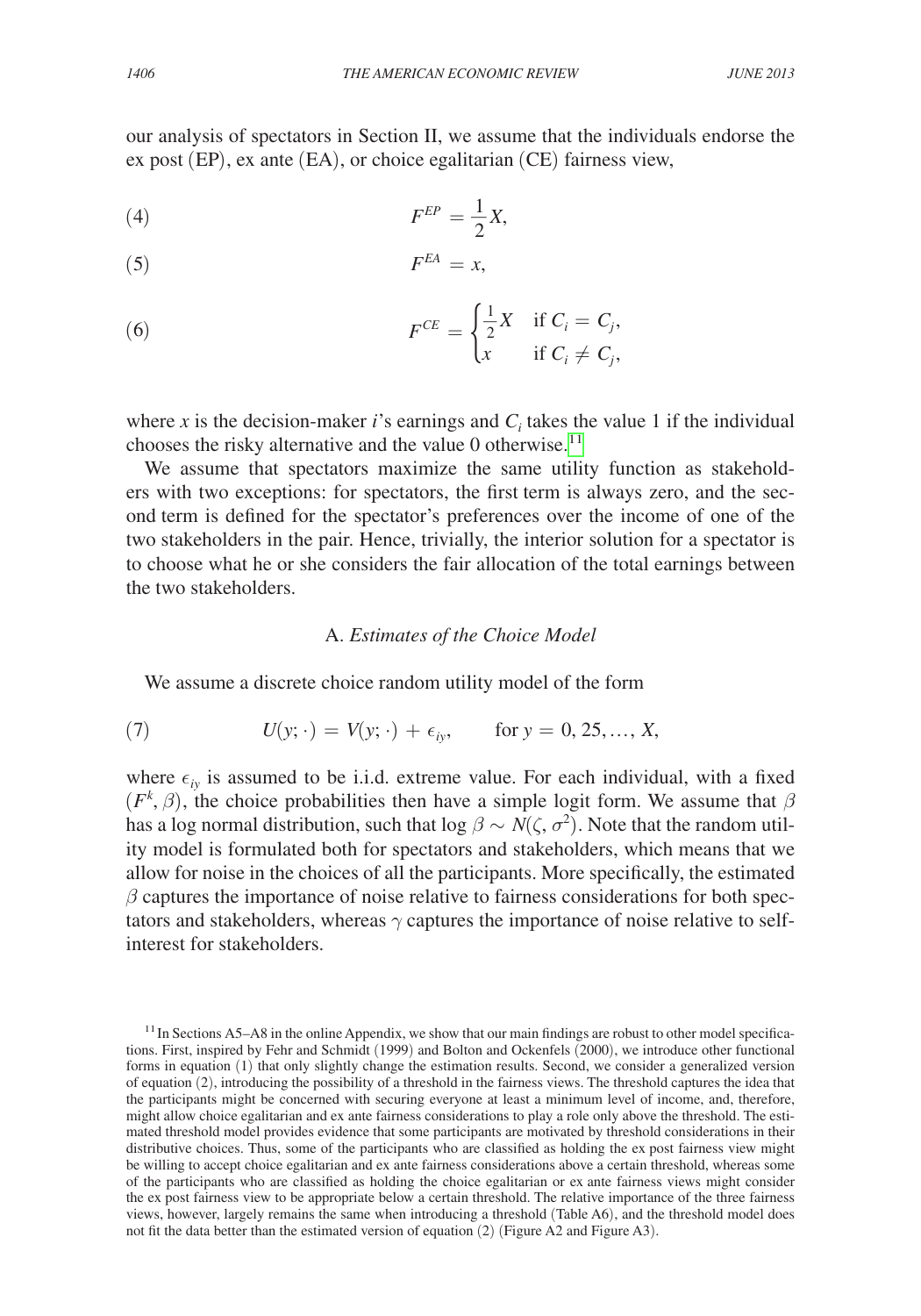Let the vector  $\theta$  represent all parameters to be estimated. The population share for each of the fairness views is the estimated proportion of the participants motivated by this particular fairness view,  $\lambda^{EA}$ ,  $\lambda^{CE}$ , and  $\lambda^{EP}$ . The likelihood contribution of an individual conditional on a fairness view  $F<sup>k</sup>$  is given by

(8)

\n
$$
L_i^k(\theta) = \int_0^\infty \left( \prod_{j=1}^{j_i} \frac{e^{V(y_{ij}; F^k, \beta, \cdot)}}{\sum_{s \in \mathcal{Y}_{ij}} e^{V(s; F^k, \beta, \cdot)}} \right) dF(\beta; \zeta, \sigma),
$$

where  $j = 1, ..., J_i$  is an index of the choices made by individual *i*,  $\mathcal{Y}_{ij}$  is the choice set  $\{0, \ldots, X_{ii}\}$  for individual *i* in situation *j*, and  $y_{ij}$  is the realized choice in this situation. To calculate the total likelihood contribution of an individual, we weight the conditional likelihood values with the corresponding estimated population shares:

(9) 
$$
L_i(\boldsymbol{\theta}) = \sum_k \lambda^k L_i^k(\boldsymbol{\theta}).
$$

[Table](#page-11-0) 4 reports estimates of **θ** for both stakeholders and spectators. From specification  $(1)$ , we observe that each of the three fairness views gain support from a substantial population share. The ex ante fairness view appears to be the most frequent among the participants, accounting for the behavior of around 40 percent of the individuals. Still, a majority of the participants endorses ex post redistribution when ex post inequalities reflect differences in luck. Only a minority of about 30 percent endorses equalization of all ex post inequalities.<sup>[12](#page-10-0)</sup>

In specifications  $(2)$ – $(4)$ , we remove, in turn, one of the fairness views. In each case, we observe a substantial reduction in the likelihood value, which suggests that all three fairness types contribute to an explanation of the observed choice patterns.

The estimates reported in Table 4 also provide strong evidence that spectators and stakeholders express the same fairness preferences in this experiment and that their choices differ only in that the stakeholders are also motivated by self-interest.<sup>13</sup> The estimated population shares are very similar for stakeholders and spectators, and the restriction that they are the same cannot be rejected by a likelihood ratio test  $(p = 0.94)$ .<sup>[14](#page-10-2)</sup> We observe that the estimated  $\zeta$  is higher for spectators than stakeholders, which means that the random element plays less of a role in explaining the behavior of the median spectator.

#### B. *How Well Does the Estimated Model Fit the Data?*

To study how well the model fits the data, we use the model to simulate and predict the actual distribution of data in different situations.

<span id="page-10-0"></span> $12$ In Table A5 in the online Appendix, we show that the estimated population shares change only marginally for alternative specifications of how to include the strictly selfish individuals in the estimations.<br><sup>13</sup>This also suggests that the fixed payment to the spectators did not induce an anchoring effect in their

<span id="page-10-1"></span>distributive choices.<br><sup>14</sup>We report the population estimates for the pooled model used in the likelihood ratio test in Table A4 in the

<span id="page-10-2"></span>online Appendix.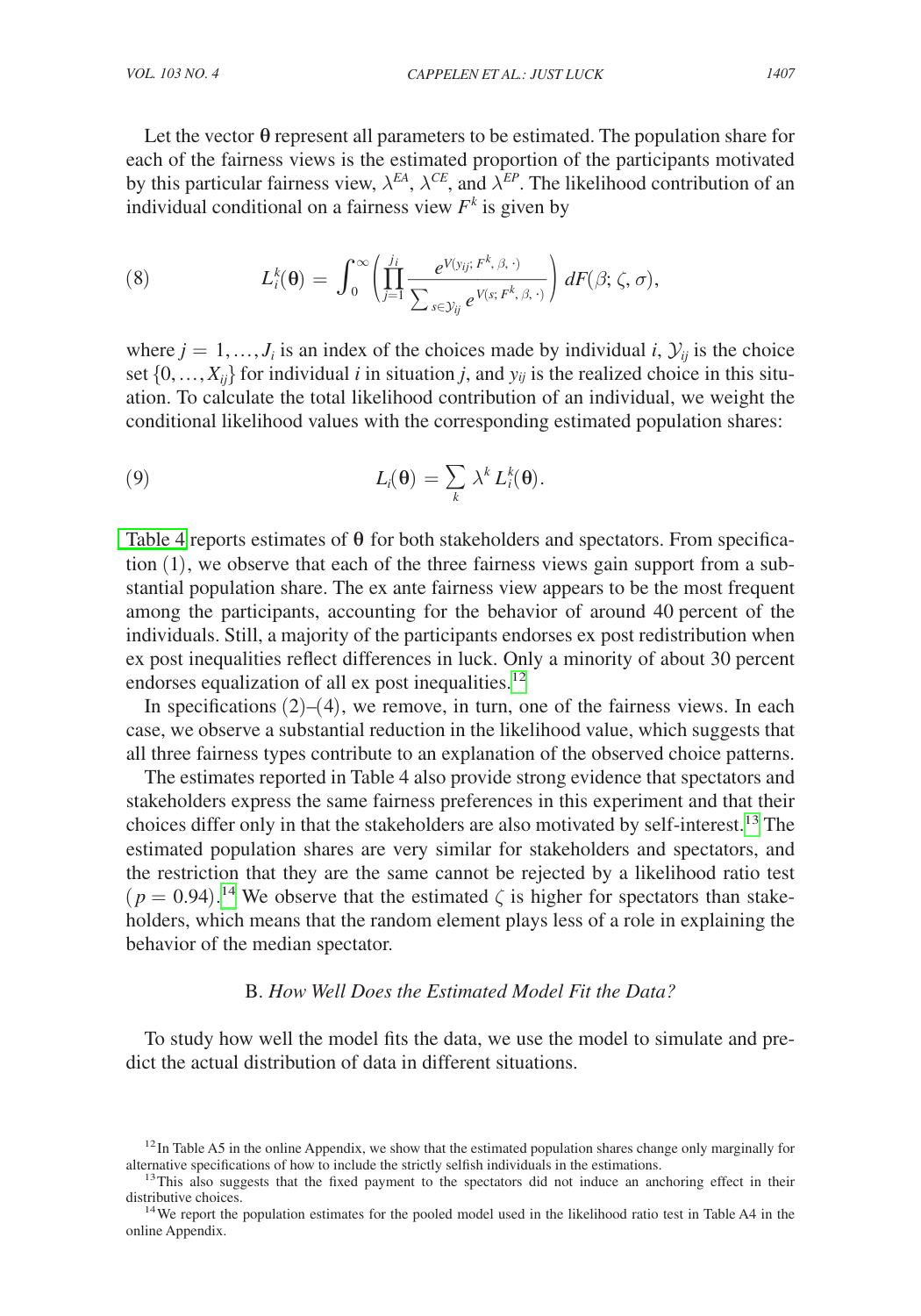<span id="page-11-0"></span>

|                | 1                 |                  | 2                 |                  | 3                 |                  | $\overline{4}$    |                  |
|----------------|-------------------|------------------|-------------------|------------------|-------------------|------------------|-------------------|------------------|
| Parameter      | Stake-<br>holder  | Spectator        | Stake-<br>holder  | Spectator        | Stake-<br>holder  | Spectator        | Stake-<br>holder  | Spectator        |
| $\lambda^{EP}$ | 0.274<br>(0.086)  | 0.302<br>(0.087) |                   |                  | 0.499<br>(0.087)  | 0.501<br>(0.092) | 0.356<br>(0.107)  | 0.412<br>(0.120) |
| $\lambda^{CE}$ | 0.315<br>(0.095)  | 0.272<br>(0.089) | 0.590<br>(0.090)  | 0.545<br>(0.099) |                   |                  | 0.644<br>(0.107)  | 0.588<br>(0.120) |
| $\lambda^{EA}$ | 0.411<br>(0.091)  | 0.427<br>(0.091) | 0.410<br>(0.090)  | 0.455<br>(0.099) | 0.501<br>(0.087)  | 0.499<br>(0.092) |                   |                  |
| $\zeta$        | 3.094<br>(0.503)  | 6.960<br>(0.683) | 3.012<br>(0.488)  | 4.899<br>(0.688) | 3.039<br>(0.494)  | 4.984<br>(0.680) | 1.613<br>(0.590)  | 3.552<br>(0.894) |
| $\sigma$       | 4.378<br>(0.655)  | 4.660<br>(0.706) | 3.910<br>(0.566)  | 4.386<br>(0.675) | 4.059<br>(0.595)  | 4.226<br>(0.644) | 4.662<br>(0.644)  | 5.115<br>(0.910) |
| $\gamma$       | 15.577<br>(0.509) |                  | 13.243<br>(0.463) |                  | 14.525<br>(0.496) |                  | 10.718<br>(0.260) |                  |
| $\log L$       | $-1,200.6$        | $-606.5$         | $-1,239.0$        | $-623.1$         | $-1,254.7$        | $-676.2$         | $-1,305.8$        | $-697.0$         |

Table 4—Estimates of the Choice Model

*Notes:* The specifications are estimated separately for spectators and stakeholders, where  $\lambda^{EP}$ ,  $\lambda^{CE}$ , and  $\lambda^{EA}$  are the share of individuals with the ex post, choice egalitarian, and ex ante fairness views, respectively. The expectation and the standard deviation of the lognormal  $\beta$  are parameterized such that log  $\beta \sim N(\zeta, \sigma^2)$ . The likelihood is maximized using the FmOpt library (Ferrall 2005). One population share and its standard error are calculated residually. Income is scaled in units of 1,000 NOK. Standard errors (in parentheses) are calculated using the BHHH method (Berndt et al. 1974).

As can be seen from [Figure 2,](#page-12-0) the model predictions fit nicely the behavior of both stakeholders and spectators. Thus, the theoretical framework of the present analysis, given by equation (2) and the three fairness views, appears in a robust manner to capture both the underlying fairness motivations of the participants in risk-taking situations and how stakeholders trade off fairness and self-interest considerations.

One possible concern about spectators in experiments is that they might not be sufficiently motivated, since their earnings are not affected by their choices, and that, as a result, their choices might exhibit more noise than among stakeholders. This hypothesis is not borne out in the data from the present experiment, as seen from the estimates and by comparing data and predictions for spectators in Figure 2. The moral incentives created by the distributive situations being real, therefore, appears to have been sufficient to motivate spectators in their distributive choices, which is consistent with evidence from other studies (e.g., Konow 2000; Charness and Rabin 2002; Engelmann and Strobel 2004).

#### C. *Consistency and Classification at the Individual Level*

In this section we examine how effectively our estimates can be used to classify individuals according to fairness views and how consistent spectators are at the individual level.<sup>[15](#page-11-1)</sup>

<span id="page-11-1"></span><sup>&</sup>lt;sup>15</sup>In Section A8 in the online Appendix, we also use this classification to show that the fairness views identified in this experiment relate in a systematic manner to the participants' self-reported political views. Specifically, those results suggest that subjects on the right wing of the political spectrum are more likely to favor the ex ante fairness view, whereas a larger share of those on the left wing make choices consistent with the ex post fairness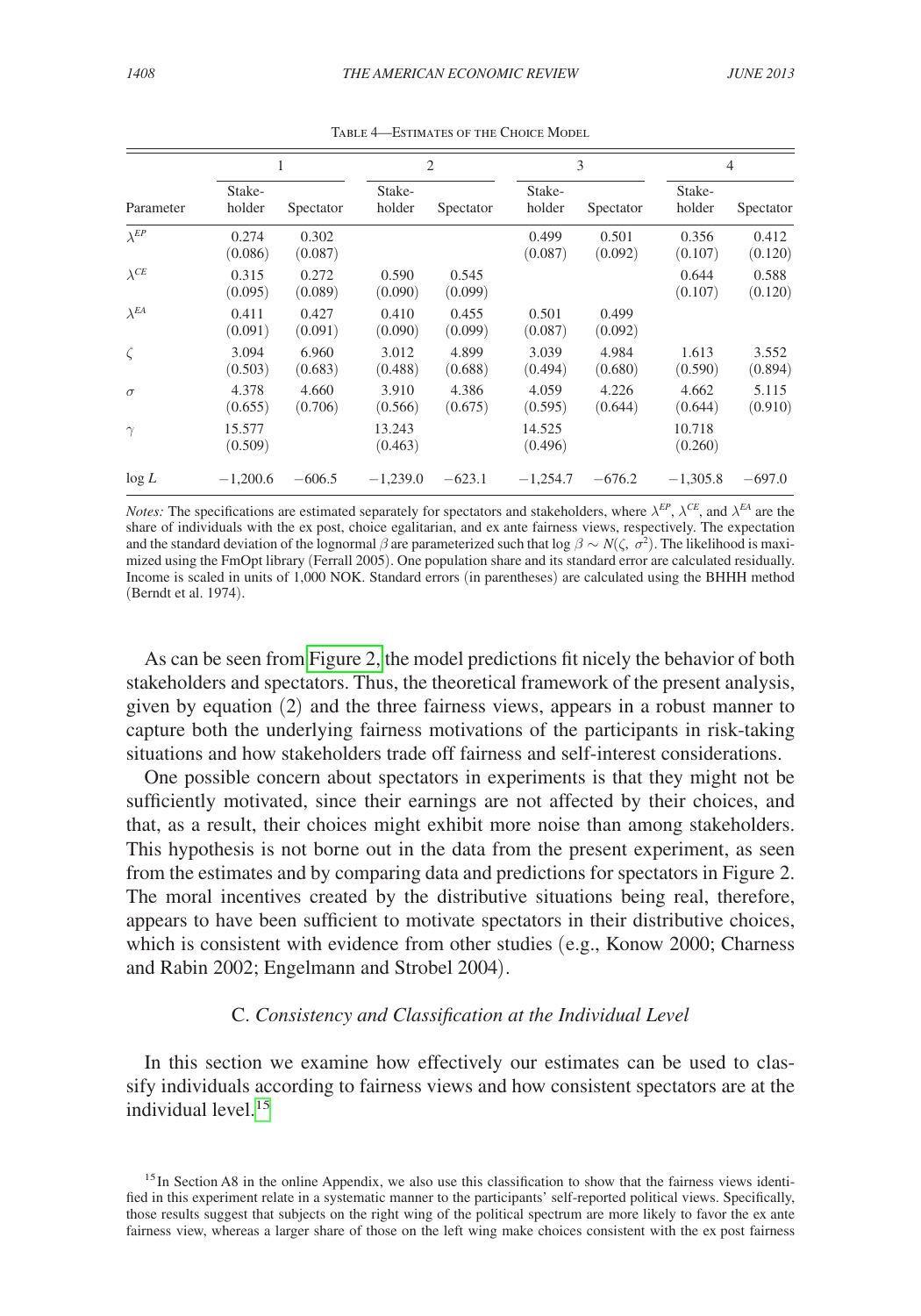<span id="page-12-0"></span>

Figure 2. Actual and Predicted Share Given in Various Distributive Situations

*Notes:* Predictions refer to simulations of the model for stakeholders and spectators. The simulations are based on the estimates reported for specification (1) in Table 4. These are calculated with 1,000 replications of each individual and the distributive situations in which he or she is involved. Each replication is randomly assigned a fairness view  $F^k$  and  $\beta$  in accordance with the estimates. Panel A: Distribution of decisions when ex post earnings are equal, share given to the other participant (stakeholders)/ to the first person in the pair, randomly determined (spectators). Panel B: Distribution of decisions when lucky meets unlucky, share given to the other participant (stakeholders)/ to the lucky participant (spectators). Panel C: Distribution of decisions when risk-taker meets safe, share given to the other participant (stakeholders)/ to the risk-taking participant (spectators).

We start out by using the estimates reported for specification (1) in Table 4 to identify the ex post likelihood of any specific individual holding a particular fairness view. Given an individual's choices, we apply Bayes' theorem,

(10) 
$$
P(k|y, z) = \frac{P(y|k, z)P(k|z)}{P(y|z)} \quad \text{for } k \in \{EA, CE, EP\},
$$

where  $P(k | y, z)$  is the a posteriori probability of having the fairness view k given that the choice *y* is made in a situation described by the vector **z**. These probabilities can be calculated by applying equations  $(8)$  and  $(9)$ .<sup>[16](#page-12-1)</sup>

view. We take these results as favorable evidence on the external validity of the fairness preferences identified in

<span id="page-12-1"></span>this experiment.<br><sup>16</sup>The expression  $P(y | k, z)$  corresponds to  $L_i^k(\theta)$  as defined in equation (8),  $P(k | z)$  is the population share  $\lambda^k$ , and  $P(y | z)$  is the total likelihood contribution  $L_i(\theta)$  defined in equation (9).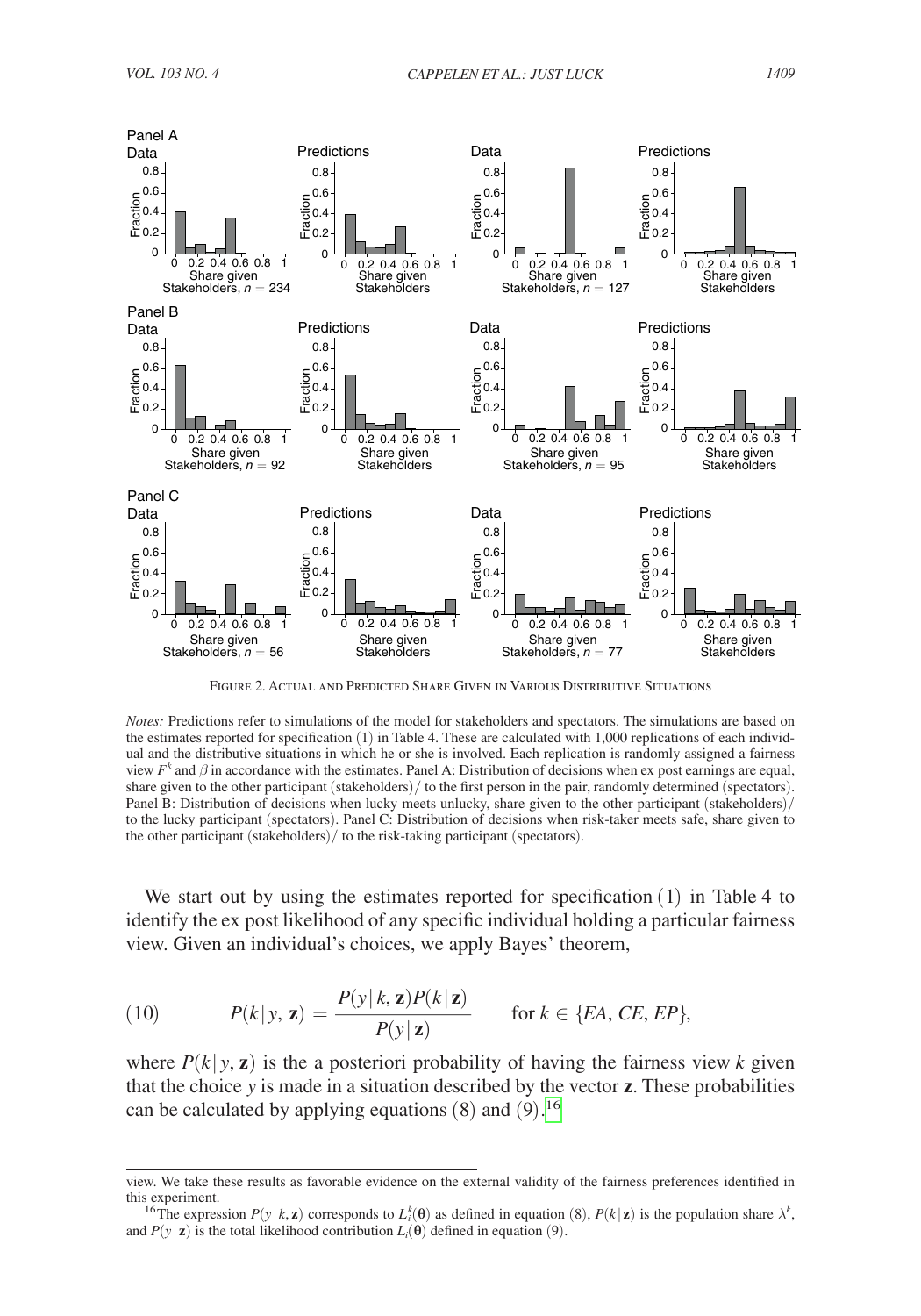EP **CE** EA

Ĉ  $\circ$ Ó



Figure 3. Identification of Fairness Views at the Individual Level

 $\circ$ 

0.4 0.6 0.8 1 Level of identification

*Notes:* Panel A shows the distribution of the a posteriori probability of the most likely fairness view for each individual,  $\max_k \{P(k | y, z)\}$ , for stakeholders and spectators. Panel B shows scatter plots of the level of consistency and level of identification for each spectator. Level of consistency is measured by the fraction of decisions consistent with the most likely fairness view of an individual (restricted to distributive situations with positive total earnings) and the level of identification is measured by the a posteriori probability of the individual having this fairness view,  $\max_k {P(k | y, z)}$ . Circle, diamond, and cross indicate that a spectator is identified as having the ex post, choice egalitarian, and ex ante fairness view, respectively. Calculations of a posteriori probabilities are based on the main specification in Table 4.

Figure 3, panel A, shows how well the model identifies fairness views at the individual level by reporting the distribution of the a posteriori probability of the most likely fairness view for each individual. We observe that a large majority of the spectators and a substantial share of the stakeholders are identified very precisely. The fact that the models are less effective in identifying precisely the fairness views of the stakeholders is mainly due to the fact that a substantial share of them took everything for themselves.

 $\Omega$ 

0.25

0.5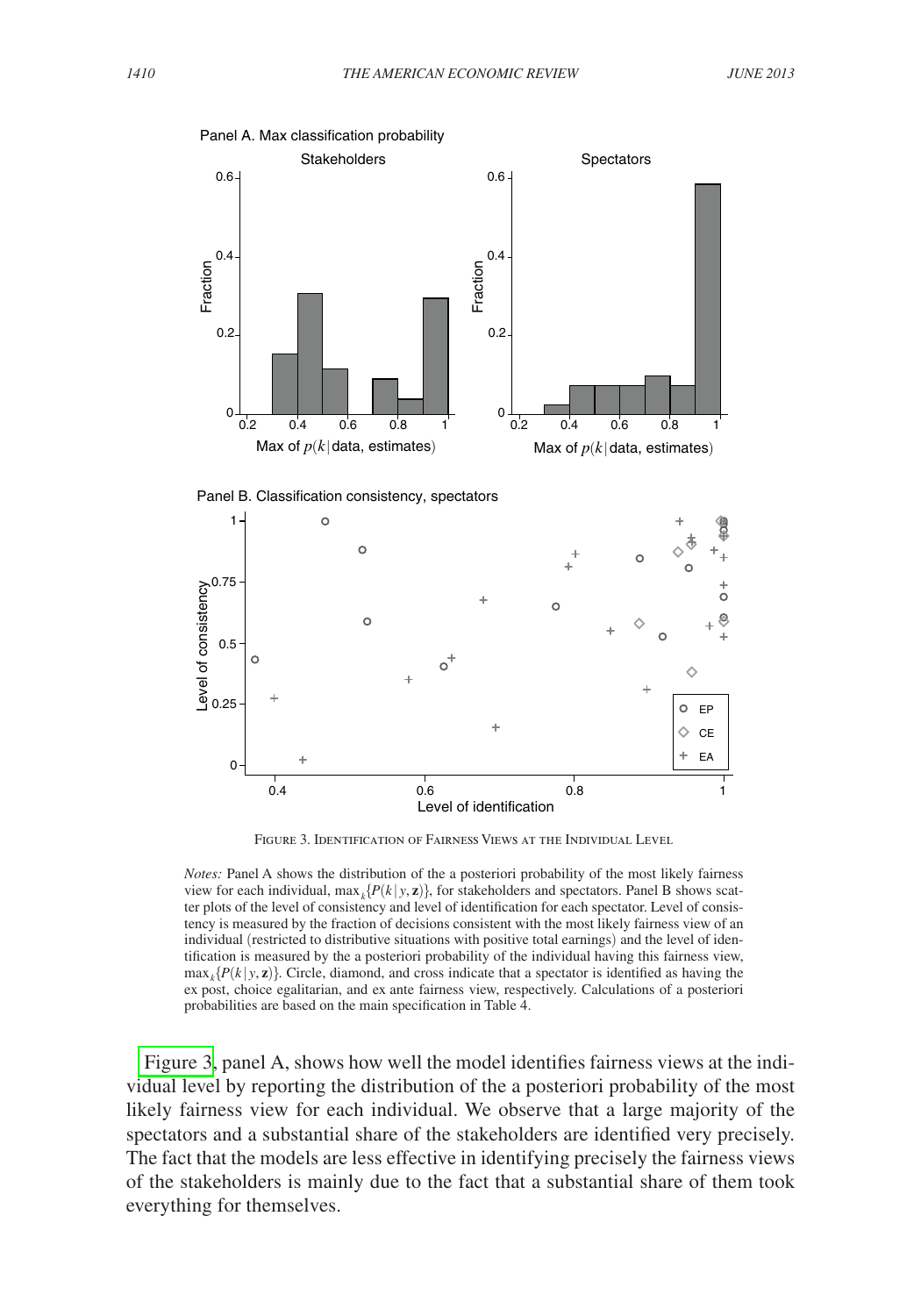We can further study whether spectators choose consistently across distributive situations, where the level of consistency is measured by the fraction of decisions exactly in line with the most likely fairness view of the spectator.<sup>17</sup> Figure 3, panel B, reports a scatter plot for spectators of the fraction of consistent decisions and the a posteriori probability of their most likely fairness view. We observe that most of the spectators are located in the upper right corner of the panel, which means that their fairness view is precisely identified and that they act consistently with their respec-tive fairness classifications.<sup>[18](#page-14-1)</sup>

#### **IV. Concluding Remarks**

Our experiment provides initial evidence that many people consider fairness in the context of risk-taking to go beyond equalizing opportunities, but it also reveals considerable disagreement on how to allocate fairly the gains and losses from risktaking. Many participants endorse the ex ante fairness view, whereas others endorse the ex post fairness view. Nevertheless, if we look separately at the two fairness questions, we find, on each of them, that the majority favors the choice egalitarian distribution. When distributing between lucky and unlucky risk-takers, most participants find it fair to eliminate inequalities. When distributing between risk-takers and those who choose the safe alternative, most participants find inequalities in outcomes justifiable.

One should be careful when drawing general conclusions from a single laboratory experiment, but the findings of this paper could have interesting implications for our understanding of political debates. In the context of the financial crisis, for example, the majority view in the present experiment can be seen as opposing redistribution from those who avoid risk to unlucky investors, but as favoring redistribution between lucky and unlucky investors. Similarly, in the health context, where a key question is who should bear the costs of treatment related to risky lifestyle choices (World Health Organization 2002), the majority view may be seen as supporting the distribution of costs of treatment among all those with risky life styles; for example, by the government taxing products such as cigarettes, alcohol, sugar, and fat, or by insurance companies demanding higher premia from individuals who engage in risky behavior (Cappelen and Norheim 2005).

The current study might also be connected to the design of compensation systems in principal-agent situations, where there is a trade-off between providing effective work incentives to the agents and reducing the agents' exposure to unwanted risk (Sappington 1991). An efficient compensation system would create inequalities between agents who exercise the same level of effort but have different luck. Our results suggest that some view such inequalities as unfair even if the agents had the same ex ante opportunities and had voluntarily entered into the relationship. This perceived unfairness might, in turn, increase the level of compensation needed to

<span id="page-14-0"></span><sup>&</sup>lt;sup>17</sup>It is not meaningful to examine consistency of this sort for stakeholders given the role of self-interest in their decisions.<br><sup>18</sup>We observe a few spectators located in the upper left part of the panels, which means that they are very con-

<span id="page-14-1"></span>sistent but not precisely identified. This results from the fact that some spectators faced distributive situations where different fairness views justified the same distribution.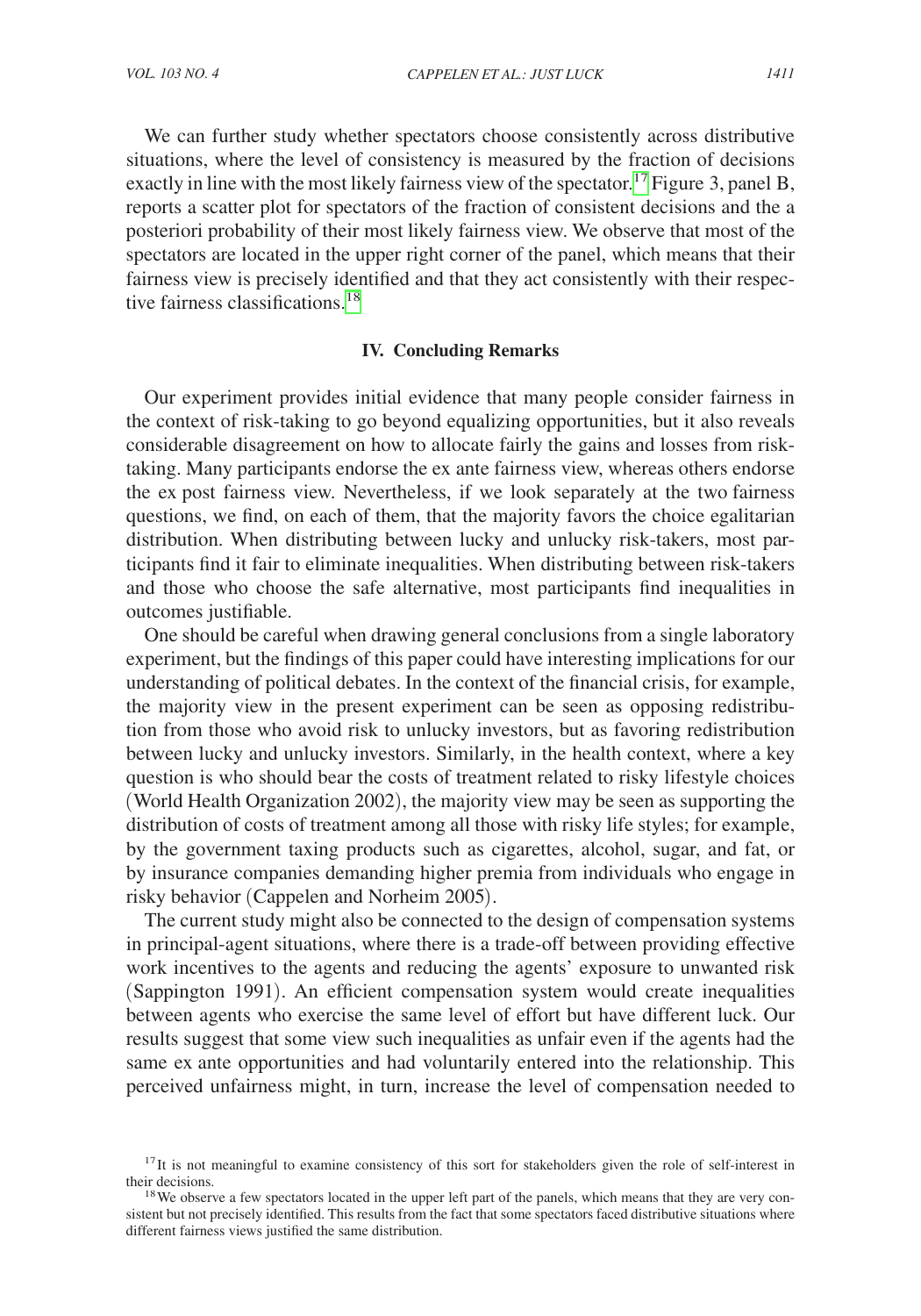attract agents to the task and affect the optimal structure of the compensation system (Desiraju and Sappington 2007).

The present study highlights the fact that risk-taking raises distinct questions of fairness by focusing on how to deal with risk-taking in a setting of equal opportunities. Important avenues for future research are to study fairness views about risktaking when initial opportunities are unequal and to explore how such views might depend on culture, institutions, and other contextual factors.

#### REFERENCES

- **Andreoni, James, and B. Douglas Bernheim.** 2009. "Social Image and the Fifty-Fifty Norm: A Theoretical and Experimental Analysis of Audience Effects." *Econometrica* 77 (5): 1607–36.
- **Arneson, Richard J.** 1989. "Equality and Equal Opportunity for Welfare." *Philosophical Studies*  56 (1): 77–93.
	- Babicky, Vítězslav. 2003. "Fairness under Risk: Insights from Dictator Games." CERGE-EI Working Paper 217.
	- Babicky, Vítězslav, Andreas Ortmann, and Silvester Van Koten. 2010. "Fairness in Risky Environments: Theory and Evidence." CERGI-EI Working Paper 419.
	- **Berndt, Ernst K., Bronwyn H. Hall, Robert E. Hall, and Jerry A. Hausman.** 1974. "Estimation and Inference in Nonlinear Structural Models." *Annals of Economic and Social Measurement* 3 (4): 653–65.
- **Bolton, Gary E., and Axel Ockenfels.** 2000. "ERC: A Theory of Equity, Reciprocity, and Competition." *American Economic Review* 90 (1): 166–93.
- **Brennan, Geoffrey, Luis G. Gonzalez, Werner Guth, and M. Vittoria Levati.** 2008. "Attitudes toward Private and Collective Risk in Individual and Strategic Choice Situations." *Journal of Economic Behavior and Organization* 67 (1): 253–62.
- **Brock, J. Michelle, Andreas Lange, and Erkut Y. Ozbay.** 2013. "Dictating the Risk: Experimental Evidence on Giving in Risky Environments." *American Economic Review* 103 (1): 415–37*.*
- **Cappelen, Alexander W., Astri Drange Hole, Erik Ø. Sørensen, and Bertil Tungodden.** 2007. "The Pluralism of Fairness Ideals: An Experimental Approach." *American Economic Review* 97 (3): 818–27.
- **Cappelen, Alexander W., James Konow, Erik Ø. Sørensen, and Bertil Tungodden.** 2013. "Just Luck: An Experimental Study of Risk-Taking and Fairness: Dataset." *American Economic Review.* http:// dxdoi.org/10.1257/aer.103.4.1398.
- **Cappelen, Alexander W., and Ole Frithjof Norheim.** 2005. "Responsibility in Health Care: A Liberal Egalitarian Approach." *Journal of Medical Ethics* 31 (8): 476–80.
- **Charness, Gary, and Matthew Rabin.** 2002. "Understanding Social Preferences with Simple Tests." *Quarterly Journal of Economics* 117 (3): 817–69.
- **Cherry, Todd L., Peter Frykblom, and Jason F. Shogren.** 2002. "Hardnose the Dictator." *American Economic Review* 92 (4): 1218–21.
- **Coate, Stephen.** 1995. "Altruism, the Samaritan's Dilemma, and Government Transfer Policy." *American Economic Review* 85 (1): 46–57.
- **Desiraju, Ramarao, and David E. M. Sappington.** 2007. "Equity and Adverse Selection." *Journal of Economics and Management Strategy* 16 (2): 285–318.
- **Diamond, Peter A.** 1967. "Cardinal Welfare, Individualistic Ethics, and Interpersonal Comparison of Utility: Comment." *Journal of Political Economy* 75 (5): 765–66.
	- **Dworkin, Ronald.** 1981a. "What is Equality? Part 1: Equality of Welfare." *Philosophy & Public Affairs*  10 (3): 185–246.
	- **Dworkin, Ronald.** 1981b. "What is Equality? Part 2: Equality of Resources." *Philosophy & Public Affairs* 10 (4): 283–345.
- **Engelmann, Dirk, and Martin Strobel.** 2004. "Inequality Aversion, Efficiency, and Maximin Preferences in Simple Distribution Experiments." *American Economic Review* 94 (4): 857–69.
- **Fehr, Ernst, and Klaus M. Schmidt.** 1999. "A Theory of Fairness, Competition, and Cooperation." *Quarterly Journal of Economics* 114 (3): 817–68.
- **Ferrall, Christopher.** 2005. "Solving Finite Mixture Models: Efficient Computation in Economics under Serial and Parallel Execution." *Computational Economics* 25 (4): 343–79.
- **Fleurbaey, Marc.** 2002. "Equality of Resources Revisited." *Ethics* 113 (1): 82–105.
- **Fleurbaey, Marc.** 2010. "Assessing Risky Social Situations." *Journal of Political Economy* 118 (4): 649–80.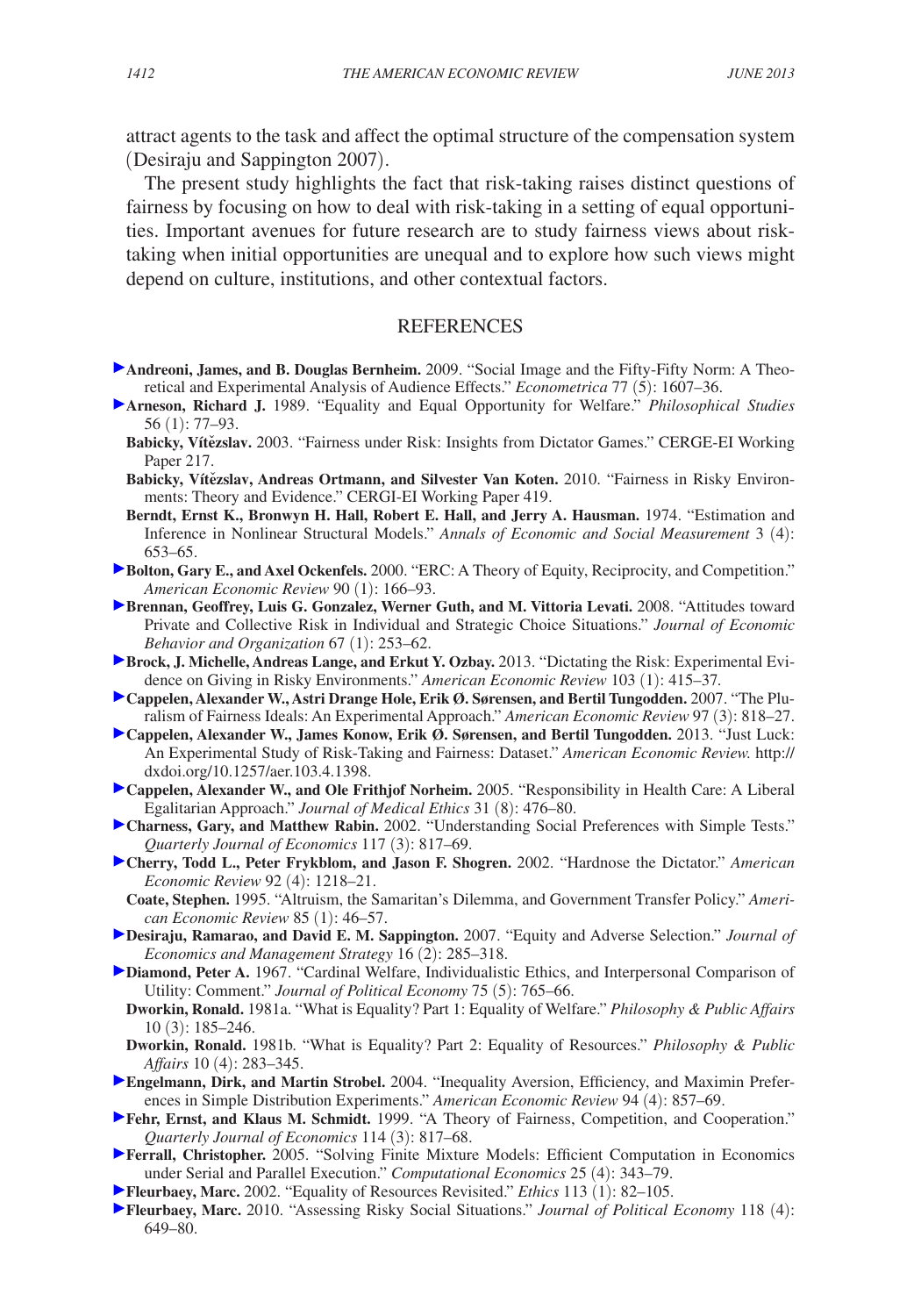**Fried, Barbara H.** 2003. "Ex Ante/Ex Post." *Journal of Contemporary Legal Issues* 13 (1): 123–60.

- **Frohlich, Norman, Joe Oppenheimer, and Anja Kurki.** 2004. "Modeling Other-Regarding Preferences and an Experimental Test." *Public Choice* 119 (1–2): 91–117.
- **Fudenberg, Drew, and David K. Levine.** 2011. "Fairness, Risk Preferences and Independence: Impossibility Theorems." Unpublished.
- **Hammond, Peter J.** 1981. "Ex-ante and Ex-post Welfare Optimality under Uncertainty." *Economica* 48 (191): 235–50.
- **Harel, Alon, Zvi Safra, and Uzi Segal.** 2005. "Ex-post Egalitarianism and Legal Justice." *Journal of Law, Economics, and Organization* 21 (1): 57–75.
- **Harsanyi, John C.** 1955. "Cardinal Welfare, Individualistic Ethics, and Interpersonal Comparisons of Utility." *Journal of Political Economy* 63 (4): 309–21.
- **Konow, James.** 2000. "Fair Shares: Accountability and Cognitive Dissonance in Allocation Decisions." *American Economic Review* 90 (4): 1072–91.
- **Konow, James.** 2009. "Is Fairness in the Eye of the Beholder? An Impartial Spectator Analysis of Justice." *Social Choice and Welfare* 33 (1): 101–27.
- **Konow, James, Tatsuyoshi Saijo, and Kenju Akai.** 2009. "Morals and Mores: Experimental Evidence on Equity and Equality." Unpublished.
- **Krawczyk, Michal.** 2010. "A Glimpse through the Veil of Ignorance: Equality of Opportunity and Support for Redistribution." *Journal of Public Economics* 94 (1–2): 131–41.
- **Krawczyk, Michal, and Fabrice Le Lec.** 2010. "'Give Me a Chance!' An Experiment in Social Decision under Risk." *Experimental Economics* 13 (4): 500–11.
- **Lippert-Rasmussen, Kasper.** 2001. "Egalitarianism, Option Luck, and Responsibility." *Ethics* 111 (3): 548–79.
- **Magdalou, Brice, Dimitri Dubois, and Phu Nguyen-Van.** 2009. "Risk and Inequality Aversion in Social Dilemmas." Unpublished.
- **Ray-Biel, Pedro, Roman Sheremeta, and Neslihan Uler.** 2011. "Luck or Effort: Sharing Norms in the US and Europe." Unpublished.
- **Sappington, David E. M.** 1991. "Incentives in Principal-Agent Relationships." *Journal of Economic Perspectives* 5 (2): 45–66.
- **Shogren, Jason F.** 1992. "An Experiment on Coasian Bargaining over Ex Ante Lotteries and Ex post Rewards." *Journal of Economic Behavior and Organization* 17 (1): 153–69.
- **Vallentyne, Peter.** 2002. "Brute Luck, Option Luck, and Equality of Initial Opportunities." *Ethics*  112 (3): 529–57.
- **World Health Organization.** 2002. *The World Health Report 2002: Reducing Risks, Promoting Healthy Life*. Geneva: World Health Organization.
- **Zizzo, Daniel John.** 2003. "Money Burning and Rank Egalitarianism with Random Dictators." *Economics Letters* 81 (2): 263–66.
	- **Zizzo, Daniel John.** 2004. "Inequality and Procedural Fairness in a Money-Burning and Stealing Experiment." In *Inequality, Welfare and Income Distribution: Experimental Approaches*. Vol. 11, Research on Economic Inequality, edited by Frank Cowell, 215–47. Amsterdam: Elsevier.
	- **Zizzo, Daniel John, and Andrew J. Oswald.** 2001. "Are People Willing to Pay to Reduce Others' Incomes?" *Annales d'Économie et de Statistique* 63/64 (3): 39–65.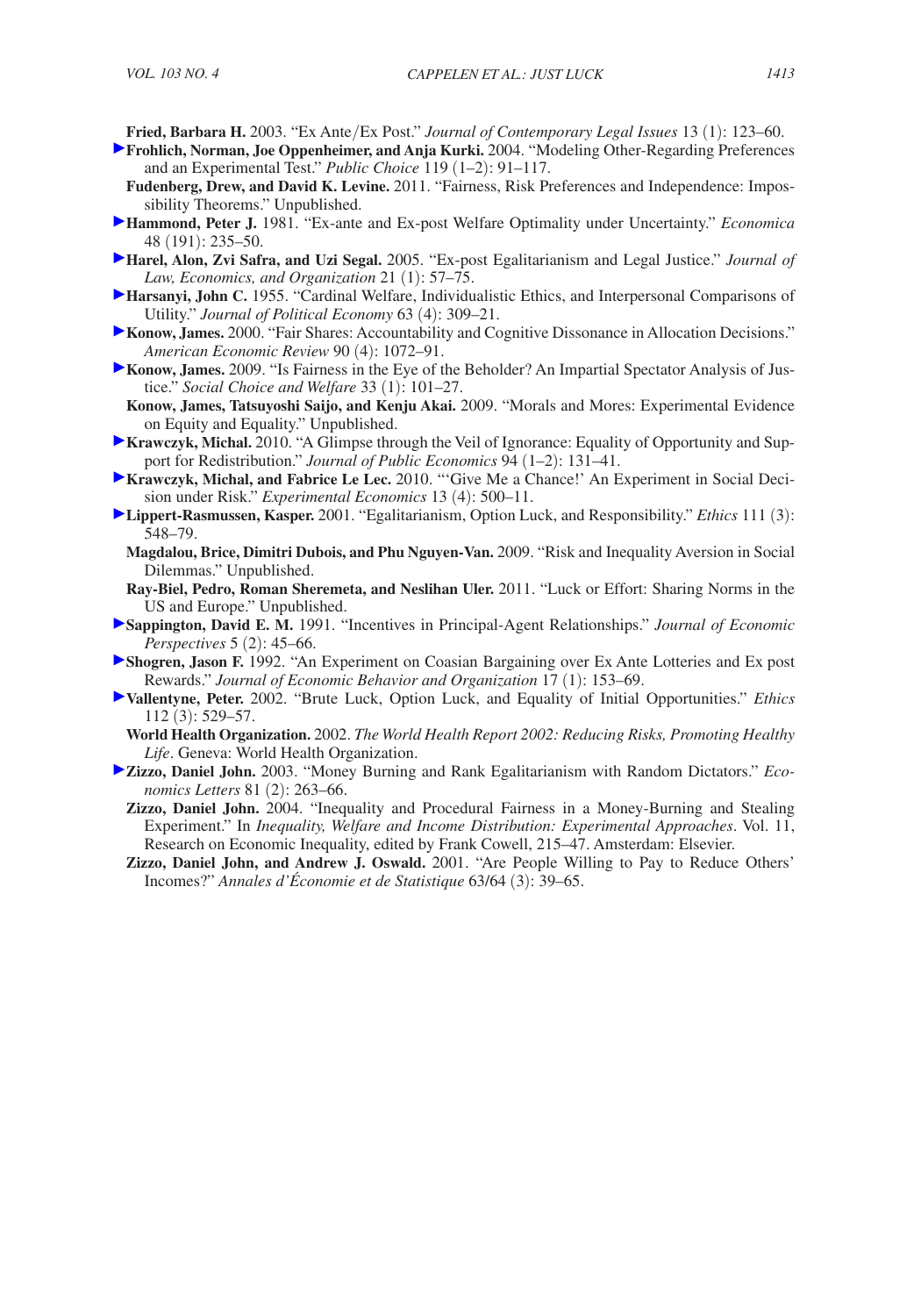#### **This article has been cited by:**

- 1. Ingvild Almås, Alexander W Cappelen, Kjell G Salvanes, Erik Ø Sørensen, Bertil Tungodden. 2017. Fairness and family background. *Politics, Philosophy & Economics* **328**, 1470594X1561896. [[CrossRef\]](http://dx.doi.org/10.1177/1470594X15618966)
- 2. Alexander W. Cappelen, Bertil Tungodden. 2017. Fairness and the proportionality principle. *Social Choice and Welfare* . [\[CrossRef](http://dx.doi.org/10.1007/s00355-016-1016-6)]
- 3. Guy Kaplanski, Haim Levy. 2017. Envy and Altruism: Contrasting Bivariate and Univariate Prospect Preferences. *The Scandinavian Journal of Economics* . [\[CrossRef\]](http://dx.doi.org/10.1111/sjoe.12168)
- 4. Gianluca Grimalda, Anirban Kar, Eugenio Proto. 2016. Procedural fairness in lotteries assigning initial roles in a dynamic setting. *Experimental Economics* **19**:4, 819-841. [\[CrossRef](http://dx.doi.org/10.1007/s10683-015-9469-5)]
- 5. Bin Miao, Songfa Zhong. 2016. Probabilistic social preference: how Machina's Mom randomizes her choice. *Economic Theory* . [[CrossRef\]](http://dx.doi.org/10.1007/s00199-016-1015-y)
- 6. Milan Zafirovski. 2016. Rational Choice Theory at the Origin? Forms and Social Factors of "Irrational Choice". *Social Epistemology* **30**:5-6, 728-763. [\[CrossRef](http://dx.doi.org/10.1080/02691728.2016.1172358)]
- 7. Matthias Heinz, Hans-Theo Normann, Holger A. Rau. 2016. How competitiveness may cause a gender wage gap: Experimental evidence. *European Economic Review* **90**, 336-349. [[CrossRef\]](http://dx.doi.org/10.1016/j.euroecorev.2016.02.011)
- 8. Friedel Bolle, Philipp E. Otto. 2016. Role-dependent Social Preferences. *Economica* **83**:332, 704-740. [\[CrossRef](http://dx.doi.org/10.1111/ecca.12180)]
- 9. Ismael Rodriguez-Lara. 2016. Equity and bargaining power in ultimatum games. *Journal of Economic Behavior & Organization* **130**, 144-165. [[CrossRef\]](http://dx.doi.org/10.1016/j.jebo.2016.07.007)
- 10. Elena Cettolin, Arno Riedl. 2016. Justice Under Uncertainty. *Management Science* . [\[CrossRef\]](http://dx.doi.org/10.1287/mnsc.2016.2535)
- 11. Robert M. Gillenkirch, Heike Kreienbaum. 2016. What guides subjective performance evaluation: Incentive alignment or norm enforcement?. *Review of Managerial Science* . [\[CrossRef](http://dx.doi.org/10.1007/s11846-016-0209-9)]
- 12. Ingvild Almås, Alexander W. Cappelen, Kjell G. Salvanes, Erik Ø. Sørensen, Bertil Tungodden. 2016. Willingness to Compete: Family Matters. *Management Science* **62**:8, 2149-2162. [\[CrossRef](http://dx.doi.org/10.1287/mnsc.2015.2244)]
- 13.David Owens. 2016. Lotteries in Dictator Games: An Experimental Study. *Eastern Economic Journal* **42**:3, 399-414. [[CrossRef\]](http://dx.doi.org/10.1057/eej.2014.61)
- 14. Francesco Cecchi, Mequanint Biset Melesse. 2016. Formal law and customary change: A lab-in-field experiment in Ethiopia. *Journal of Economic Behavior & Organization* **125**, 67-85. [[CrossRef\]](http://dx.doi.org/10.1016/j.jebo.2016.01.006)
- 15. Abigail Barr, Luis Miller, Paloma Ubeda. 2016. Moral consequences of becoming unemployed. *Proceedings of the National Academy of Sciences* 201521250. [\[CrossRef](http://dx.doi.org/10.1073/pnas.1521250113)]
- 16. Jared Rubin, Roman Sheremeta. 2016. Principal–Agent Settings with Random Shocks. *Management Science* **62**:4, 985-999. [\[CrossRef](http://dx.doi.org/10.1287/mnsc.2015.2177)]
- 17. Marco Kleine, Pascal Langenbach, Lilia Zhurakhovska. 2016. Fairness and persuasion. *Economics Letters* **141**, 173-176. [[CrossRef\]](http://dx.doi.org/10.1016/j.econlet.2016.02.019)
- 18. Alexander W. Cappelen, James Konow, Erik Ø. Sørensen, Bertil Tungodden. 2016. Just Luck: An Experimental Study of Risk-Taking and Fairness: Erratum. *American Economic Review* **106**:2, 476-477. [\[Citation](http://dx.doi.org/10.1257/aer.20100273)] [[View PDF article\]](http://pubs.aeaweb.org/doi/pdf/10.1257/aer.20100273) [[PDF with links](http://pubs.aeaweb.org/doi/pdfplus/10.1257/aer.20100273)]
- 19. 倩 倩. 2016. Equality or Equity? Distributive Justice Perceptions in Different Work Contexts. *Advances in Psychology* **06**:08, 923-931. [\[CrossRef](http://dx.doi.org/10.12677/AP.2016.68118)]
- 20. Philipp E. Otto, Friedel Bolle. 2015. Exploiting one's power with a guilty conscience: An experimental investigation of self-serving biases. *Journal of Economic Psychology* **51**, 79-89. [\[CrossRef](http://dx.doi.org/10.1016/j.joep.2015.08.005)]
- 21. Frank A. Cowell, Marc Fleurbaey, Bertil Tungodden. 2015. The tyranny puzzle in social preferences: an empirical investigation. *Social Choice and Welfare* **45**:4, 765-792. [\[CrossRef](http://dx.doi.org/10.1007/s00355-015-0880-9)]